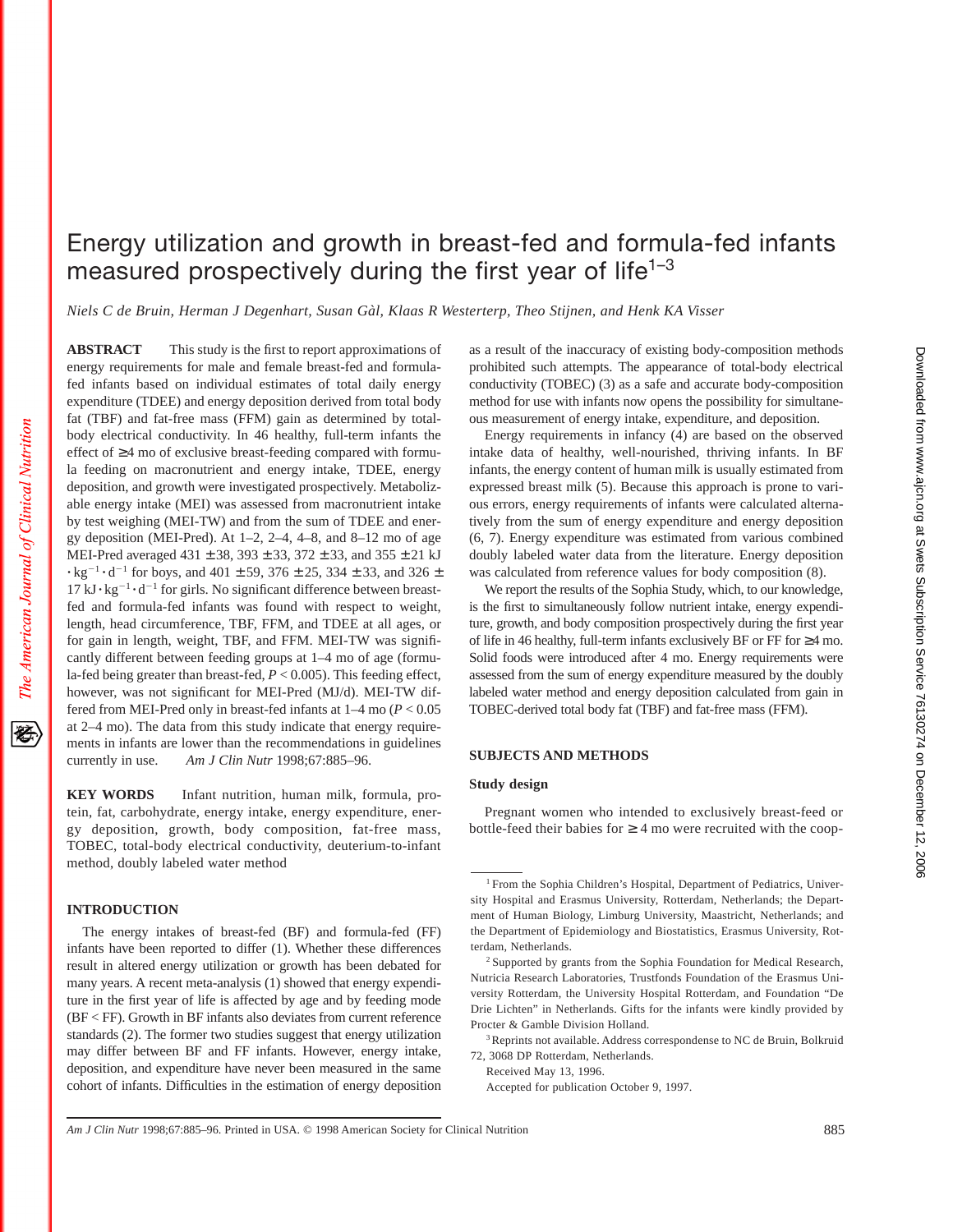Characteristics of the infant study population*<sup>1</sup>*

|                              | <b>Boys</b>     |                 | Girls           |                 |
|------------------------------|-----------------|-----------------|-----------------|-----------------|
|                              | $BF (n = 9)$    | FF $(n = 15)$   | $BF (n = 14)$   | $FF (n = 8)$    |
| Height of father (cm)        | $187 \pm 8^2$   | $183 \pm 8$     | $183 \pm 8$     | $184 \pm 9$     |
| Height of mother (cm)        | $170 \pm 6$     | $169 \pm 5$     | $170 \pm 7$     | $168 \pm 5$     |
| Weight of father (kg)        | $84.1 \pm 10.2$ | $80.7 \pm 14.9$ | $83.5 \pm 13.8$ | $83.0 \pm 7.3$  |
| Weight of mother (kg)        | $64.2 \pm 6.7$  | $67.5 \pm 14.8$ | $64.6 \pm 7.8$  | $64.9 \pm 9.9$  |
| Age of father $(y)^3$        | $34 \pm 5$      | $29 \pm 4$      | $31 \pm 4$      | $29 \pm 3$      |
| Age of mother $(y)$          | $30 \pm 4$      | $28 \pm 3$      | $28 \pm 3$      | $28 \pm 4$      |
| Father employed $(n)$        | 8               | 14              | 13              |                 |
| Mother employed $(n)$        | 5               | 8               | 8               | 2               |
| Monthly net income $(NLG)^4$ | $3773 \pm 1260$ | $3217 \pm 1225$ | $3332 \pm 1019$ | $3570 \pm 1983$ |
| Father's education,          |                 |                 |                 |                 |
| high/intermediate/low $(n)$  | 4/4/1           | 4/8/3           | 10/3/1          | 1/3/4           |
| Mother's education,          |                 |                 |                 |                 |
| high/ intermediate/low $(n)$ | 4/4/1           | 3/5/7           | 5/6/3           | 1/4/3           |
| Parity of mother $(n)$       |                 |                 |                 |                 |
|                              | 5               | 8               | 11              |                 |
|                              |                 |                 | 3               |                 |
| Gestational age (wk)         | $40.8 \pm 1.3$  | $40.5 \pm 1.2$  | $40.5 \pm 1.5$  | $40.3 \pm 1.1$  |

*<sup>1</sup>* BF, breast-fed; FF, formula-fed.

 $2\bar{x} \pm SD$ .

The American Journal of Clinical Nutrition

<sup>3</sup> Significantly different by mode of feeding,  $P < 0.05$ .

*<sup>4</sup>* Netherlands guilder = US\$0.49.

eration of local midwives. Within the first 2 wk after delivery the mothers were contacted again and informed consent was obtained. Healthy, white infants were selected whose birth weights > 2500 g, and who were born by nonpathologic, vaginal delivery from healthy, nonsmoking mothers who were once or twice parous. Mothers with a history of gestational diabetes, gestational hypertension, preeclampsia, eclampsia, or use of tobacco, alcohol, or drugs during or after gestation were excluded, as were infants with a history of intrauterine growth retardation, asphyxia during or after birth, major infections, or any kind of failure to thrive during the first month of life. Mothers who stopped breast-feeding before 4 mo were excluded from the study.

Of the 92 responding mothers, 42 refused afterward or were excluded after delivery because of incompatibility with the inclusion criteria. Fifty infants were enrolled in the study. Four infants were excluded because the mothers failed to follow the protocol in some respect. The characteristics of the study population are shown in **Table 1**. Measurements of nutrient intake, energy expenditure, growth, and body composition were planned prospectively at 1, 2, 4, 8, and 12 mo of age. The study was approved by the Medical Ethical Committee of the University Hospital Rotterdam.

## **Energy and macronutrient intake**

## *Recording of food intake*

Food intake of the infant was measured at home by the mothers at 1, 2, 4, and 8 mo of age by 5-d test weighing and at 12 mo of age by the "double-portion" method for 3 d. Mothers were asked not to change the infant's feeding mode from ≥1 wk before until the end of the measurement period. Human milk intake was measured by weighing the infant before and after a feeding with an electronic integrating balance [precision: 1 g (0–3 kg), 2 g (3–6 kg) , 5 g (6–10 kg); Instru Vaaka Oy, Vaany, Finland]. Mothers were instructed not to change the diaper before the second weighing (after the feeding) was recorded, and not to include the weight of the bib on either of the two weight recordings. The time at which the infant was weighed was noted by the mother. Feeding duration was defined as the period between the two weights before and after the feeding, which did not necessarily equal the actual time the infant spent at the breast. Corrections for insensible water loss (IWL) during the feeding were made assuming a value for IWL of 1.8  $g \cdot kg^{-1} \cdot h^{-1}$  (9).

Twenty-four–hour breast-milk samples were collected within 4 d after the test-weighing period. Mothers mechanically expressed one or two breasts depending on their feeding habit: some gave one breast per feeding whereas others gave both breasts at a feeding. All expressed milk was gently shaken and a  $\approx$  20-mL subsample was stored in a glass jar at  $-20$  °C immediately after collection. The remainder was given to the infant by bottle. Mothers were encouraged to mechanically express their milk in the same manner as they fed their babies, ie, one full breast or part of two breasts per feeding. The amount of hind milk (and subsequently the energy content of the total amount of breast milk) varies by the length of the feeding time and the feeding habit of the mothers. Twelve mothers who were not able to follow this procedure were asked to mechanically express 5 mL per breast before the feeding and 5 mL afterward. This resulted in 10 mL of breast milk when mothers gave one breast per feeding and in 20 mL of breast milk when two breasts per feeding were given. Human milk samples were transported at  $-20^{\circ}$ C to the laboratory. At completion of the study all samples were thawed to prepare pooled 24-h samples and immediately refrozen at  $-45$  °C. Aliquots of milk proportional to the milk intake at each feeding (determined by 5-d test weighing) were then pooled and macronutrient analysis was performed.

Intake of formula was measured by weighing the bottle before and after a feeding. All formula powder came from one batch (Nutrilon Premium; Nutricia Inc, Zoetermeer, Netherlands). Mothers prepared a daily stock, of which immediately after the solution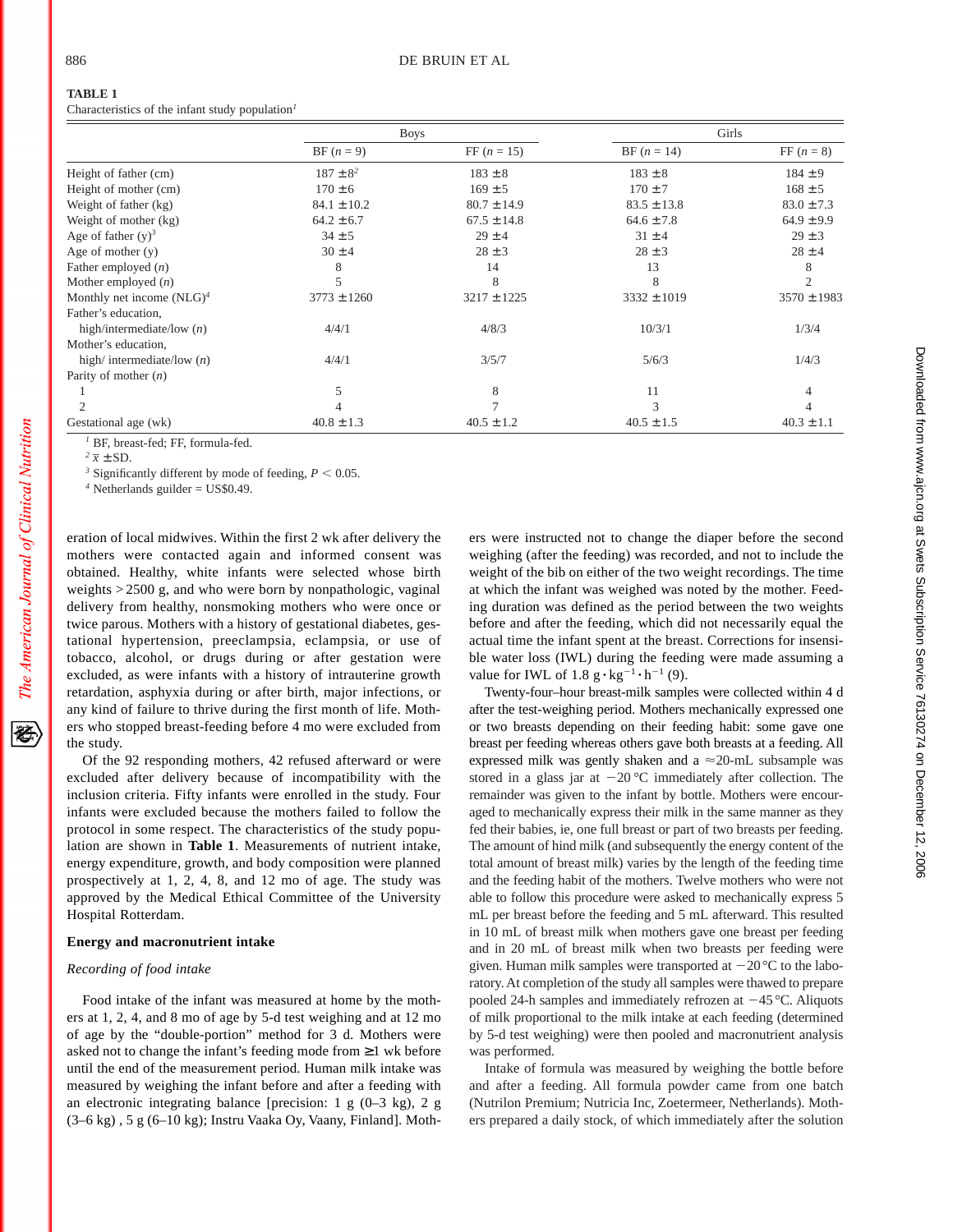was stirred, 20 mL was set apart for analysis of formula density.

Milk intake was corrected for the amount of regurgitation of human milk (after the feeding) and of formula (during and after the feeding). Regurgitation of milk was assessed and recorded on a five-point scale by the mother (one teaspoon  $= 5$  mL, one dinner spoon = 10 mL, one-half cup = 20 mL, one cup = 50 mL; if more than one cup the mothers were asked to assess how many cups).

Intake of nonmilk foods and fluids was determined by test weighing using a balance with 1-g precision. Details on the type of feeding, as well as further information as mentioned above was recorded by the mother on a simple structured preprepared form. Nutrient composition of recorded foods was calculated by using the information given by the manufacturer and in the case of fresh food by using a national food table (10).

At 12 mo of age intake was assessed by the double-portion method for 3 d. Equal portions of all drinks and foods that the infants consumed (assessed with a balance or by visual inspection with a gram- or milliliter-scaled can) were stored in plastic containers, refrigerated at home, and transported at  $-20$  °C to the laboratory where they were stored at  $-45^{\circ}$ C until analyzed. It was emphasized that only the amount of food or drink that was actually consumed by the child should be deposited into the plastic containers.

#### *Milk intake by the deuterium-to-infant method*

The human milk intake was also assessed by using total water output data resulting from the doubly labeled water technique (11). To correct for the environmental water influx on total water milk intake a correction factor of 0.937 was used (12). When 50 g/d (11) was used instead of the correction factor of Wells and Davies (12), a difference of only 1% in total milk intake was found, despite the differences in climate between the two study areas (Houston and Cambridge, United Kingdom).

#### *Nutrient analysis*

All macronutrient analyses were performed after completion of the study. Human milk and double-portion samples were dried at 102 °C under vacuum. Fat was determined by the Rose-Gottlieb procedure (human milk and formula samples) or by the Weibull method (double portion samples), total nitrogen by the Kjeldahl method, and lactose by an enzymatic procedure (test kit no. 176303; Boehringer-Mannheim, Mannheim, Germany). Nonprotein nitrogen was assumed to be 20% of total nitrogen for human milk (5, 13) and 13% for formula (14; personal communication, Nutricia Inc, 1997). Protein nitrogen was taken as total nitrogen minus nonprotein nitrogen. Milk protein (human milk and formula) was calculated as protein nitrogen  $\times$  6.38 and protein in nonmilk foods as protein nitrogen  $\times$  6.25. Carbohydrates were calculated by difference. Gross energy content by test weighing (GEI-TW) was calculated from fat, protein, and total carbohydrate by using the factors 9.25, 5.65, and 3.95 kcal/g (38.7, 23.6, and 16.5 kJ/g), respectively, for human milk and formula and the factors 9.4, 5.65, and 4.15 (39.3, 23.6, and 17.3) for nonmilk foods (15). Metabolizable energy intake by test weighing (MEI-TW) was assumed to be 94% of GEI-TW (1). Energy content of the double portions at 12-mo was also assessed by means of standard bomb calorimetry, which did not give results that were significantly different from macronutrient analysis  $(3200 \pm 580$  compared with  $3250 \pm 470$  kJ/L, respectively, in BF infants and  $3450 \pm 460$  compared with  $3490 \pm 450$  kJ/L in FF infants). The correlation between energy content by bomb calorimetry and macronutrient analysis was 0.86 (*P* < 0.001).

#### **Growth and body composition**

#### *TOBEC*

FFM was measured by TOBEC. TBF was calculated as weight minus FFM. Details about the TOBEC method, its accuracy, reproducibility, calibration, and the calculation of TBF and FFM were discussed earlier (15–18).

## *Anthropometry*

At the time of the TOBEC measurement, the infants were weighed naked on an electronic baby scale (Instru Vaaka Oy) to the nearest 1 g  $(0-3 \text{ kg})$ , 2 g  $(3-6 \text{ kg})$ , or 5 g  $(6-10 \text{ kg})$ . Recumbent crown-heel length was measured to the nearest millimeter on a length board. Frontooccipital head circumference was measured to the nearest millimeter with a 1-cm wide standard plastic measurement tape. Skinfold thickness (triceps, subscapular, and quadriceps) was measured with a Harpenden caliper (HE Morse Co, British Indicators, Ltd, St Albans, United Kingdom) to the nearest 0.1 mm and read at the point of stabilization of the measurement ( $\approx$ 15–60 s after application of the caliper). SD scores of length, weight, and head circumference were based on the Dutch growth reference centiles (19). Most of the measurements in this study (> 90%) were performed by the main observer. The other measurements were performed by a second observer, who was well trained by the first observer. We measured interobserver variation with this second observer (3) and found no significant difference for weight, length, or head circumference, and a small difference for skinfold thickness measurements (< 3%).

# Energy expenditure by  ${}^{2}H_{2}^{18}O$

Energy expenditure was measured by the doubly labeled water method. Details about <sup>2</sup>H<sub>2</sub><sup>18</sup>O dosing, urine collection, transport, and storage were described elsewhere (18). For calculation of energy expenditure the time zero  $(t = 0)$  intercept, two-point approach was used. A urine sample taken before administration of labeled water was used as a baseline sample. Urinary tracer concentrations were corrected for additional isotope dilution caused by changes in the body water compartment during the 8 d of the experiment, as well as for the timing error of each urine sample caused by mixing of urine with decreasing concentrations of label in the bladder between two subsequent voids (18).

Pool sizes of <sup>2</sup>H ( $N_H$ ) and <sup>18</sup>O ( $N_O$ ) were calculated by extrapolation of concentrations to  $t = 0$ . Both isotopes have different fractionation factors and were administered concomitantly. The ratio of  $N_{\rm H}$  to  $N_{\rm O}$  ( $N_{\rm H}: N_{\rm O}$ ) is narrowly defined, therefore, and used as a measure for the reliability of the urine sample. Data were excluded when  $N_{\text{H}}$ : $N_{\text{O}}$  was > 3 SD from the mean  $N_{\text{H}}$ : $N_{\text{O}}$ . This ratio was normally distributed (results not shown), leading to a < 1% loss of correct data that was rejected. Nineteen data points were excluded on this ground. An additional seven measurements were excluded because not all spoiled tracer could be collected (six cases) and because of unclear notation of urine collection times (one case).

The rate of carbon dioxide production  $(rCO<sub>2</sub>)$  was calculated as described by Schoeller et al (20):

$$
r\text{CO}_2 = (N/2.078) \times (1.01k_0 - 1.04k_{\text{H}}) - 0.0246 \times r_{\text{GF}} \quad (1)
$$

where  $k_0$  and  $k_H$  are elimination rates of <sup>18</sup>O and <sup>2</sup>H, respectively, and *N* is the total body water (TBW) volume calculated from the isotope dilution spaces at time zero  $[(N<sub>O</sub>/1.01 + N<sub>H</sub>/1.04)/2]$  and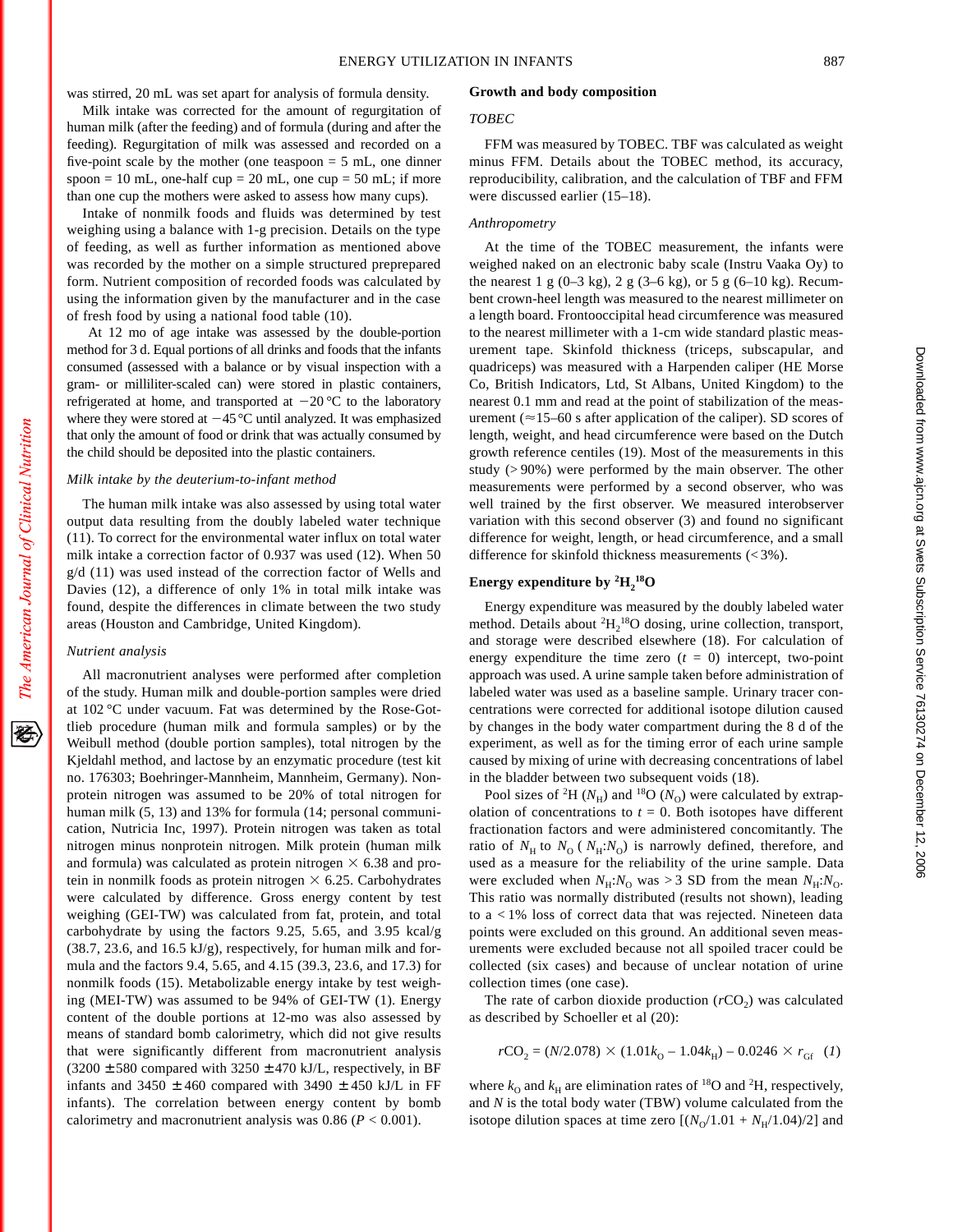经

# **TABLE 2**

Macronutrient and gross energy intake of infants per day by age*<sup>1</sup>*

|                                    | <b>Boys</b>       |                    | Girls              |                   |
|------------------------------------|-------------------|--------------------|--------------------|-------------------|
|                                    | $BF (n = 9)$      | $FF (n = 15)$      | $BF (n = 14)$      | FF $(n = 8)$      |
| Milk volume by deuterium-to-infant |                   |                    |                    |                   |
| method $(g)^2$<br>$1 \text{ mo}^3$ |                   |                    |                    |                   |
|                                    | $800 \pm 209$ [6] | $779 \pm 154$ [12] | $607 \pm 96$ [9]   | $652 \pm 57$ [7]  |
| $2 \text{ mo}^3$                   | $830 \pm 148$ [4] | $848 \pm 89$ [13]  | $687 \pm 104$ [9]  | $724\pm72$ [6]    |
| 4 mo                               | $922 \pm 179$ [5] | $923 \pm 73$ [9]   | $828 \pm 134$ [10] | $851 \pm 129$ [6] |
| Milk volume by test weighing (g)   |                   |                    |                    |                   |
| $1 \text{ mo}^3$                   | $768 \pm 147$     | $742 \pm 104$      | $635 \pm 101$      | $686 \pm 95$      |
| $2 \text{ mo}^{3,4}$               | $799 \pm 144$     | $842 \pm 86$       | $690 \pm 83$       | $811 \pm 111$     |
| $4 \text{ mo}^{3,4}$               | $806 \pm 106$     | $920 \pm 92$       | $736 \pm 120$      | $855\pm89$        |
| Protein $(g)$                      |                   |                    |                    |                   |
| $1 \text{ mo}^{3,5}$               | $8.34 \pm 1.44$   | $9.43 \pm 1.8$     | $6.82 \pm 0.98$    | $8.80 \pm 1.59$   |
| $2 \text{ mo}^5$                   | $7.54 \pm 1.27$   | $10.4 \pm 1.7$     | $6.74 \pm 0.88$    | $10.4 \pm 1.3$    |
| $4 \text{ mo}^5$                   | $7.35 \pm 1.04$   | $10.9 \pm 1.7$     | $6.76 \pm 1.21$    | $10.3 \pm 0.8$    |
| $8 \text{ mo}^3$                   | $23.2 \pm 6.9$    | $23.6 \pm 5.7$     | $19.5 \pm 3.9$     | $19.5 \pm 4.1$    |
| $12 \text{ mo}$                    | $28.8 \pm 4.4$    | $30.0 \pm 5.9$     | $27.9 \pm 6.3$     | $23.6 \pm 5.3$    |
| Protein (g/kg)                     |                   |                    |                    |                   |
| 1 mo                               | $1.83 \pm 0.28$   | $2.06 \pm 0.39$    | $1.69 \pm 0.36$    | $2.10 \pm 0.46$   |
| $2 \text{ mo}^5$                   | $1.36 \pm 0.08$   | $1.91 \pm 0.35$    | $1.39 \pm 0.19$    | $2.04 \pm 0.15$   |
| $4 \text{ mo}^5$                   | $1.09 \pm 0.11$   | $1.62 \pm 0.29$    | $1.16 \pm 0.26$    | $1.55 \pm 0.14$   |
| 8 mo                               | $2.67 \pm 0.85$   | $2.77 \pm 0.75$    | $2.48 \pm 0.51$    | $2.28 \pm 0.45$   |
| $12 \text{ mo}$                    | $2.84 \pm 0.41$   | $2.96 \pm 0.70$    | $3.03 \pm 0.71$    | $2.46 \pm 0.67$   |
| Fat $(g)$                          |                   |                    |                    |                   |
| $1 \text{ mo}^5$                   | $20.5 \pm 8.0$    | $27.3 \pm 5.5$     | $19.0 \pm 5.2$     | $26.5 \pm 5.4$    |
| $2 \text{ mo}^5$                   | $21.6 \pm 7.0$    | $30.3 \pm 4.6$     | $19.9 \pm 5.3$     | $31.6 \pm 3.7$    |
| $4 \text{ mo}^5$                   | $22.5 \pm 5.1$    | $31.5 \pm 5.3$     | $20.4 \pm 7.9$     | $31.6 \pm 2.4$    |
| 8 mo                               | $25.0 \pm 6.5$    | $27.2 \pm 3.9$     | $27.7 \pm 3.2$     | $27.1 \pm 5.1$    |
| $12 \text{ mo}$                    | $21.6 \pm 7.9$    | $22.1 \pm 5.1$     | $21.6 \pm 7.0$     | $19.6 \pm 4.2$    |
| Fat $(g/kg)$                       |                   |                    |                    |                   |
| $1 \text{ mo}^5$                   | $4.50 \pm 1.68$   | $5.95 \pm 1.02$    | $4.62 \pm 1.17$    | $6.34 \pm 1.52$   |
| $2 \text{ mo}^5$                   | $3.85 \pm 1.03$   | $5.53 \pm 0.57$    | $4.12 \pm 1.15$    | $6.21 \pm 0.47$   |
| $4 \text{ mo}^5$                   | $3.35 \pm 0.72$   | $4.66 \pm 0.72$    | $3.47 \pm 1.31$    | $4.78 \pm 0.45$   |
| $8 \text{ mo}^{6,7}$               | $2.84 \pm 0.74$   | $3.16 \pm 0.49$    | $3.52 \pm 0.44$    | $3.16 \pm 0.54$   |
| $12 \text{ mo}$                    | $2.13 \pm 0.81$   | $2.16 \pm 0.50$    | $2.35 \pm 0.79$    | $2.02 \pm 0.49$   |
| Carbohydrate (g)                   |                   |                    |                    |                   |
| $1 \text{ mo}^3$                   | $60.2 \pm 12.5$   | $51.8 \pm 9.6$     | $48.8 \pm 7.5$     | $49.1 \pm 9.0$    |
| $2 \text{ mo}$                     | $61.2 \pm 12.0$   | $58.2 \pm 8.7$     | $53.5 \pm 7.5$     | $58.0 \pm 7.3$    |
| $4 \text{ mo}^3$                   | $64.3 \pm 7.7$    | $63.2 \pm 8.2$     | $58.3 \pm 8.9$     | $59.0 \pm 5.1$    |
| 8 mo                               | $99.6 \pm 15.0$   | $102.0 \pm 16.6$   | $98.1 \pm 12.7$    | $94.6 \pm 19.4$   |
| $12 \text{ mo}^3$                  | $115.4 \pm 18.8$  | $114.4 \pm 22.2$   | $103.0 \pm 21.0$   | $95.2 \pm 18.6$   |
| Carbohydrate $(g/kg)$              |                   |                    |                    |                   |
| 1 mo                               | $13.2 \pm 2.4$    | $11.3 \pm 1.8$     | $11.9 \pm 1.3$     | $11.7 \pm 2.6$    |
| $2\ {\rm mo}$                      | $11.0 \pm 1.2$    | $10.6 \pm 1.4$     | $11.0 \pm 1.2$     | $11.4 \pm 0.8$    |
|                                    | $9.5 \pm 0.9$     |                    | $10.0 \pm 1.8$     | $8.9 \pm 0.7$     |
| 4 mo                               |                   | $9.4 \pm 1.5$      |                    |                   |
| 8 mo                               | $11.4 \pm 1.5$    | $11.9 \pm 2.3$     | $12.5 \pm 1.7$     | $11.0 \pm 1.8$    |
| $12 \text{ mo}$                    | $11.3 \pm 1.2$    | $11.3 \pm 2.7$     | $11.2 \pm 2.4$     | $9.8 \pm 2.1$     |
| Gross energy (MJ)                  |                   |                    |                    |                   |
| $1 \text{ mo}^4$                   | $1.96 \pm 0.45$   | $2.13 \pm 0.40$    | $1.70 \pm 0.26$    | $2.04 \pm 0.39$   |
| $2 \text{ mo}^5$                   | $2.02 \pm 0.48$   | $2.38 \pm 0.34$    | $1.81 \pm 0.24$    | $2.42 \pm 0.29$   |
| $4 \text{ mo}^5$                   | $2.11 \pm 0.25$   | $2.52 \pm 0.30$    | $1.91 \pm 0.37$    | $2.44 \pm 0.17$   |
| 8 mo                               | $3.22 \pm 0.45$   | $3.36 \pm 0.39$    | $3.21 \pm 0.39$    | $3.12 \pm 0.49$   |
| $12 \text{ mo}^3$                  | $3.53 \pm 0.61$   | $3.56 \pm 0.48$    | $3.29 \pm 0.64$    | $2.98 \pm 0.49$   |
| Gross energy (kJ/kg)               |                   |                    |                    |                   |
| $1 \text{ mo}^4$                   | $434 \pm 88$      | $464 \pm 75$       | $414 \pm 50$       | $489 \pm 113$     |
| $2 \text{ mo}^5$                   | $364 \pm 59$      | $435 \pm 50$       | $372 \pm 54$       | $477 \pm 33$      |
| $4 \text{ mo}^5$                   | $314 \pm 29$      | $372 \pm 46$       | $326 \pm 67$       | $368 \pm 29$      |
| $8 \text{ mo}^{6,7}$               | $368 \pm 46$      | $393 \pm 54$       | $410 \pm 54$       | $364 \pm 42$      |
| $12 \text{ mo}$                    | $347 \pm 54$      | $351 \pm 63$       | $359 \pm 75$       | $309 \pm 59$      |

*continued*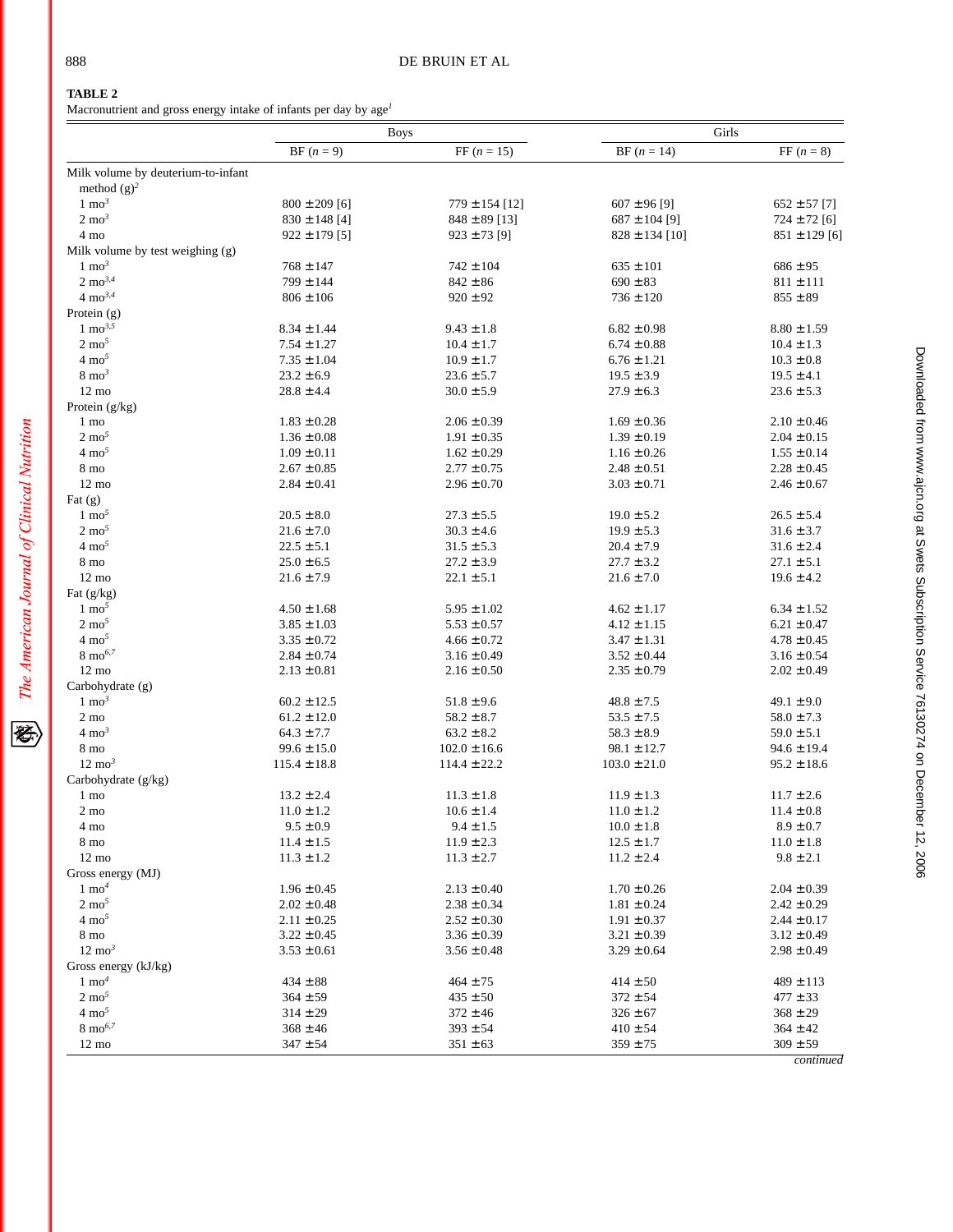#### **TABLE 2** (*continued)*

|                                  | <b>Boys</b>     |                 | Girls            |                  |
|----------------------------------|-----------------|-----------------|------------------|------------------|
|                                  | $BF (n = 9)$    | FF $(n = 15)$   | $BF (n = 14)$    | FF $(n = 8)$     |
| Percentage of energy from breast |                 |                 |                  |                  |
| milk $(\%)$                      |                 |                 |                  |                  |
| 1 mo                             | $100 \pm 0$     | $\Omega$        | $100 \pm 0$      | $\mathbf{0}$     |
| $2 \text{ mo}$                   | $100 \pm 0$     | $\Omega$        | $100 \pm 0$      | $\mathbf{0}$     |
| 4 mo                             | $95 \pm 12$     | $\left($        | $97 \pm 4$       | $\boldsymbol{0}$ |
| 8 mo                             | $27 \pm 2$ [3]  | $\theta$        | $31 \pm 2$ [2]   | $\mathbf{0}$     |
| Percentage of energy from        |                 |                 |                  |                  |
| formula $(\%)$                   |                 |                 |                  |                  |
| 1 mo                             | $\mathbf{0}$    | $100 \pm 0$     | $\theta$         | $100 \pm 0$      |
| $2 \text{ mo}$                   | $\Omega$        | $100 \pm 0$     | $\overline{0}$   | $100 \pm 0$      |
| 4 mo                             | $\Omega$        | $96 \pm 10$     | $\mathbf{0}$     | $99 \pm 3$       |
| $8 \text{ mo}^3$                 | $35 \pm 20$ [7] | $43 \pm 15$     | $46 \pm 13$ [13] | $51 \pm 11$      |
| Food quotient                    |                 |                 |                  |                  |
| $1 \text{ mo}^5$                 | $0.89 \pm 0.02$ | $0.86 \pm 0.01$ | $0.88 \pm 0.03$  | $0.85 \pm 0.01$  |
| $2 \text{ mo}^5$                 | $0.91 \pm 0.06$ | $0.85 \pm 0.01$ | $0.90 \pm 0.03$  | $0.86 \pm 0.01$  |
| $4 \text{ mo}^5$                 | $0.89 \pm 0.02$ | $0.85 \pm 0.01$ | $0.89 \pm 0.04$  | $0.85 \pm 0.01$  |
| 8 mo                             | $0.88 \pm 0.02$ | $0.88 \pm 0.02$ | $0.88 \pm 0.01$  | $0.88 \pm 0.01$  |
| $12 \text{ mo}$                  | $0.89 \pm 0.01$ | $0.89 \pm 0.02$ | $0.90 \pm 0.02$  | $0.90 \pm 0.01$  |

 $\sqrt{l}$   $\bar{x}$  ± SD. Data at 1, 2, and 4 mo of age for breast-fed (BF) infants corrected for insensible water loss. Values for *n* are given in brackets if different from those given at the top of the table. FF, formula-fed infants.

*<sup>2</sup>* Data were derived from a subgroup of exclusively BF or FF infants (for corresponding *n* values *see* Table 5). Percentage difference in milk intake between test weighing and the deuterium-to-infant method at 1, 2, and 4 mo of age averaged, respectively, 3%, 2%, and  $-4\%$  in BF and 3%, 2%, and  $-2\%$ in FF infants (all not significantly different from zero by multiple linear regression analysis). Test weighing data were used for all other measurements.

<sup>3</sup> Significant effect of sex,  $P < 0.05$ .

<sup>4, 5</sup> Significant effect of mode of feeding:  $^{4}P$  < 0.05, <sup>5</sup> *P* < 0.005.

<sup>6</sup> Significant interaction of sex by mode of feeding,  $P < 0.05$ .

*<sup>7</sup>* Significant interaction effect did not result in a significant feeding effect when tested in separate sex groups.

corrected for an exponential change over the observation period (21) by the following:

$$
N = [N_{t=0} - N_{\text{end}}]/[\ln(N_{t=0}/N_{\text{end}})]
$$
 (2)

where  $N_{\text{end}}$  is TBW at the end of the observation period.  $N_{\text{end}}$  was calculated from the difference between body weight at the start and body weight at the end of the observation period (measured within 5 d after the postdose urine sample and interpolated to day 9) by using values for the percentage of body water in weight gain as published by Fomon et al (8). The rate of water loss via fractionated gaseous routes  $(r_{\text{Gf}})$  was estimated for the present study to be  $1.19(k<sub>O</sub> - k<sub>H</sub>)$ , assuming that breath is saturated with water and contains 3.5% carbon dioxide (fractionated breath water =  $1.77 \times rCO<sub>2</sub>$ ) and that transcutaneous fractionated (nonsweat) water loss amounts to  $\approx 65\%$  of breath water. Total daily energy expenditure (TDEE) was calculated from  $rCO_2$  by TDEE = 22.4  $\times$  Eeq<sub>CO2</sub>  $\times$   $rCO_2$ <sub>2</sub> where Eeq<sub>CO2</sub> is the energy equivalent of carbon dioxide at a given respiratory quotient (22). The respiratory quotient was estimated as a food quotient from food composition (23). An energy conversion factor of 0.85 for fat was used to correct for lower digestibility in infants than in adults (23). Food quotients were corrected for fat and protein deposition (23) by using data on composition of weight gain from Fomon et al (8), which were applied to the weight gain during the observation period.

#### **Energy deposition**

Energy deposition was calculated first by subtraction of TDEE from MEI-TW. Furthermore, energy deposition was calculated from gain in TBF (fat storage) and FFM (protein stor-

age), as measured by TOBEC, in two ways. Method A involved calculation of increments of TBF and FFM between 1–2, 2–4, 4–8, and 8–12 mo. Method B involved calculation of gain in TBF and FFM for each child by using the first derivative at 1, 2, 4, 8, and 12 mo of third-degree polynomial curves through the individual values of TBF and of FFM plotted against age. The first derivative at 1, 2, 4, 8, and 12 mo then represents gain in TBF and FFM for each child at a chosen age.

Protein gain was estimated from FFM accretion by using reference data from Fomon et al (8). Average weights between 1–2, 2–4, 4–8, and 8–12 mo were used for expression of energy deposition on a kilogram per body weight basis. Energy conversion factors of 9.25 for fat and 5.6 for protein were used (24). Carbohydrate storage was assumed to be negligible. For the period of 0–1 mo of age energy deposition was calculated from weight gain. Protein and fat gain for this period were assessed from weight gain by using reference values on composition of weight gain (8).

## **Data analysis**

SPSS for Windows (SPSS Inc, Chicago) was used for most statistical analyses. Data were expressed as means ± SDs. An effect was considered statistically significant if  $P < 0.05$ . For the different ages separately, differences between sexes and feeding groups were analyzed by multiple linear regression, with sex and feeding group and their interaction term as independent variables in the model. If the interaction was not significant, it was left out of the model. If it was significant, feeding groups were compared within boys and girls separately. By general linear mixed-model regression analysis, using the procedure Proc Mixed of the SAS statistical package (SAS/STAT software, changes and enhancements through release 6.11; SAS Institute Inc, Cary, NC), the dependence of TDEE and predicted metabo-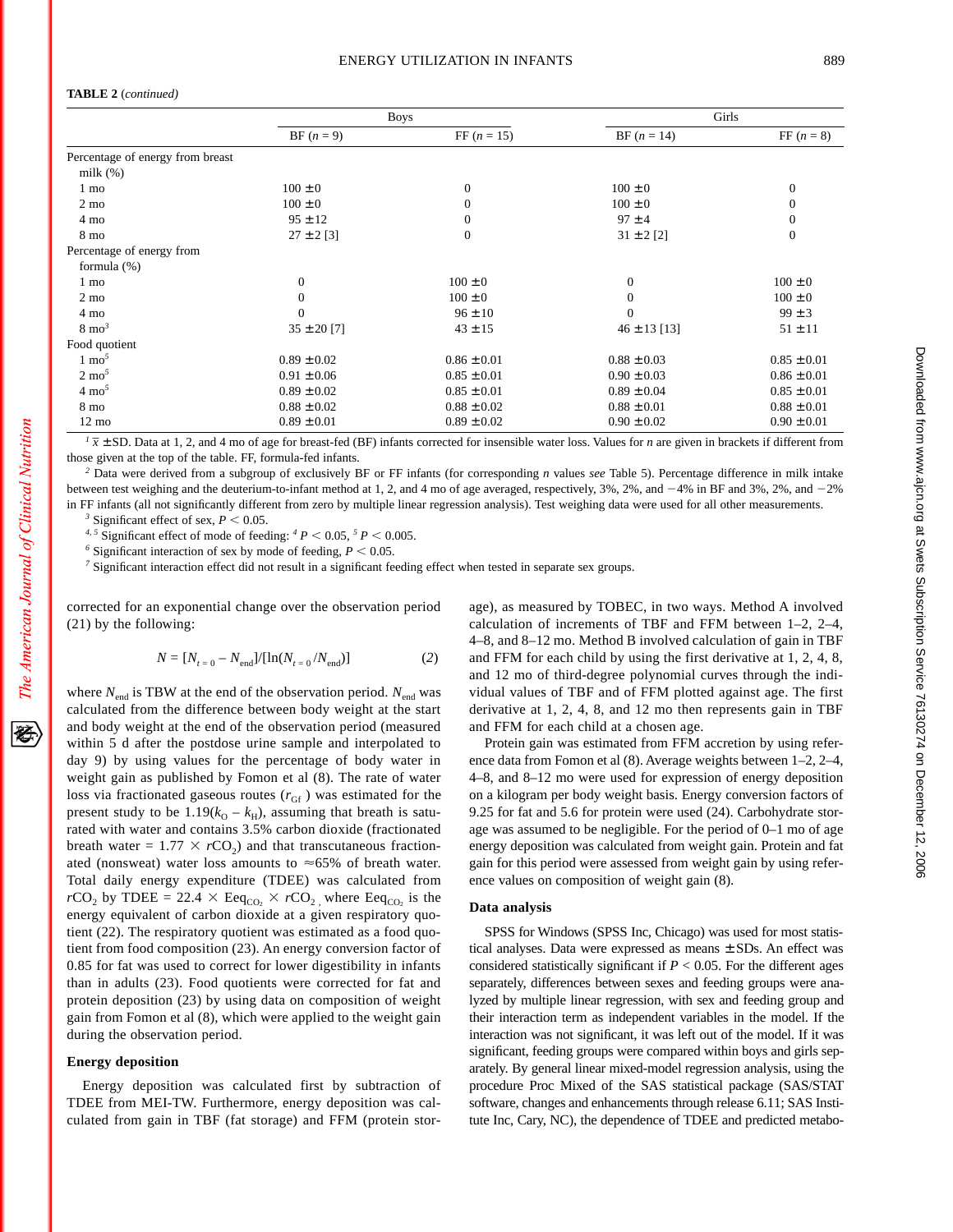袳

# **TABLE 3**

Percentage of total energy intake from protein, fat, and carbohydrate*<sup>1</sup>*

|                   | <b>Boys</b>  |               | Girls         |              |
|-------------------|--------------|---------------|---------------|--------------|
|                   | $BF (n = 9)$ | FF $(n = 15)$ | $BF (n = 14)$ | $FF (n = 8)$ |
| Protein           |              |               |               |              |
| (% of energy)     |              |               |               |              |
| $1 \text{ mo}$    | $10 \pm 0.9$ | $10 \pm 1.0$  | $10 \pm 1.7$  | $10 \pm 0.3$ |
| $2 \text{ mo}^2$  | $9 \pm 1.3$  | $10 + 1.0$    | $9 \pm 0.6$   | $10 \pm 0.2$ |
| $4 \text{ mo}^2$  | $8 \pm 0.9$  | $10 \pm 1.0$  | $8 \pm 1.4$   | $10 \pm 0.2$ |
| $8 \text{ mo}^3$  | $17 \pm 4.2$ | $17 \pm 4.3$  | $14 \pm 1.8$  | $15 \pm 2.1$ |
| $12 \text{ mo}$   | $20 \pm 2.3$ | $20 \pm 3.2$  | $20 \pm 3.1$  | $19 \pm 3.1$ |
| Fat (% of energy) |              |               |               |              |
| $1 \text{ mo}^2$  | $39 \pm 9.2$ | $50 \pm 1.6$  | $43 \pm 6.8$  | $50 \pm 1.2$ |
| $2 \text{ mo}^2$  | $41 \pm 5.1$ | $50 \pm 1.7$  | $42 \pm 6.9$  | $50 \pm 0.9$ |
| $4 \text{ mo}^2$  | $41 \pm 5.9$ | $50 \pm 1.8$  | $40 \pm 9.5$  | $50 \pm 1.8$ |
| $8 \text{ mo}^3$  | $30 \pm 5.8$ | $32 \pm 4.5$  | $34 \pm 2.0$  | $34 \pm 4.6$ |
| $12 \text{ mo}$   | $23 \pm 6.0$ | $24 \pm 5.4$  | $25 \pm 5.5$  | $25 \pm 4.2$ |
| Carbohydrate      |              |               |               |              |
| (% of energy)     |              |               |               |              |
| $1 \text{ mo}^2$  | $51 \pm 8.8$ | $41 \pm 1.2$  | $48 \pm 6.0$  | $40 \pm 0.9$ |
| $2 \text{ mo}^2$  | $51 \pm 4.0$ | $41 \pm 1.3$  | $50 \pm 6.6$  | $40 \pm 0.7$ |
| $4 \text{ mo}^2$  | $51 \pm 5.1$ | $41 \pm 1.4$  | $52 \pm 8.7$  | $40 \pm 1.9$ |
| 8 mo              | $52 \pm 6.1$ | $50 \pm 5.1$  | $51 \pm 2.2$  | $51 \pm 4.7$ |
| $12 \text{ mo}$   | $55 \pm 5.6$ | $54 \pm 5.9$  | $53 \pm 5.3$  | $54 \pm 4.9$ |

 $\sqrt{I} \bar{x} \pm SD$ . BF, breast-fed; FF, formula-fed.

<sup>2</sup> Significant effect of mode of feeding,  $P < 0.0001$ .

<sup>3</sup> Significant effect of sex,  $P < 0.01$ .

lizable energy intake (MEI-Pred) on sex, age, length, weight, and FFM was studied. In these repeated-measures analyses covariance structure was left completely free. This statistical method does not

allow the calculation of  $r^2$  values. The periods of exclusive breastfeeding or formula feeding  $(0-4 \text{ mo})$  and after weaning  $(>4 \text{ mo})$  were treated as separate periods because of principally different basic growth conditions in relation to feeding mode (exclusive breast-feeding or formula feeding versus a mixed infant diet).

As a practical and financial consequence of the design of the study, which aimed at simultaneous measurement of growth, energy intake, and energy expenditure by the expensive doubly labeled water method, only a limited number of infants could participate. Also, energy expenditure measurements could be performed only on a subset of infants. At 8 and 12 mo of age this inevitably subverted the power of the study as far as the energy expenditure data and their derivatives were concerned. We therefore present these data only as mean values for boys and girls. Here, data have been broken down into feeding mode and sex only when significant differences or interactions were observed.

## **RESULTS**

#### **Macronutrient and energy intake**

All infants were exclusively BF and FF from birth to  $\geq 4$  mo of age, except for seven BF infants at the start of the measurement period at 4 mo of age: four who started with supplemental formula, two with supplemental fruit, and one with supplemental apple or pear juice. At 4 mo of age, two FF infants started with supplemental fruit, three with supplemental apple or pear juice, and one with supplemental vegetables. In only one infant did supplemental intake exceed 10% of total gross energy intake (24%). These solids



**FIGURE 1.** SD scores (SDS) of weight, length, head circumference, and average values for the sum of three skinfold thicknesses.  $\bar{x} \pm SD$ ;  $n = 23$ breast-fed and 23 formula-fed infants.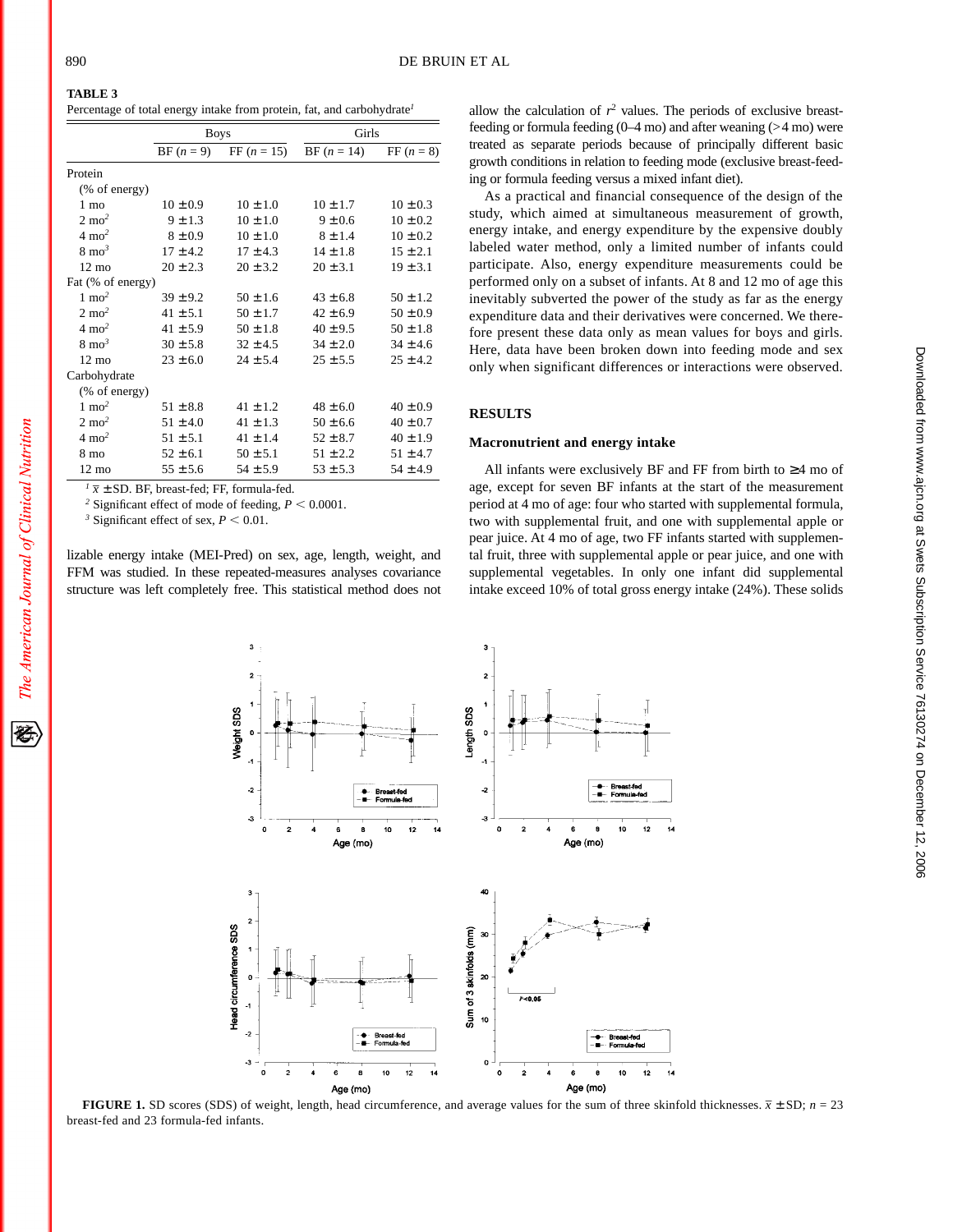**TABLE 4**

Body composition*<sup>1</sup>*

|                   |                 | <b>Boys</b>                                                  | Girls           |                 |
|-------------------|-----------------|--------------------------------------------------------------|-----------------|-----------------|
|                   | $BF (n = 9)$    | FF $(n = 15)$                                                | $BF (n = 14)$   | $FF (n = 8)$    |
| Total body        |                 |                                                              |                 |                 |
| fat $(\%)$        |                 |                                                              |                 |                 |
| $1 \text{ mo}$    | $15.2 \pm 3.1$  | $14.6 \pm 4.2$                                               | $14.4 \pm 3.8$  | $14.2 \pm 2.2$  |
| $2 \text{ mo}$    | $20.6 \pm 5.0$  | $18.9 \pm 3.3$                                               | $19.1 \pm 3.2$  | $20.4 \pm 2.9$  |
| 4 mo              | $24.7 \pm 5.6$  | $24.1 \pm 3.7$                                               | $25.0 \pm 2.5$  | $27.2 \pm 1.9$  |
| 8 mo              | $26.7 \pm 3.3$  | $25.4 \pm 3.7$                                               | $25.5 \pm 3.2$  | $27.3 \pm 3.4$  |
| $12 \text{ mo}^2$ | $26.6 \pm 1.9$  | $23.7 \pm 5.4$                                               | $24.9 \pm 3.0$  | $26.7 \pm 3.6$  |
| Total body        |                 |                                                              |                 |                 |
| fat $(kg)$        |                 |                                                              |                 |                 |
| $1 \text{ mo}$    | $0.70 \pm 0.20$ | $0.68 \pm 0.24$                                              | $0.61 \pm 0.20$ | $0.60 \pm 0.11$ |
| $2 \text{ mo}$    | $1.17 \pm 0.40$ | $1.05 \pm 0.28$                                              | $0.95 \pm 0.24$ | $1.03 \pm 0.15$ |
| $4 \text{ mo}$    | $1.71 \pm 0.51$ | $1.65 \pm 0.42$                                              | $1.49 \pm 0.28$ | $1.80 \pm 0.14$ |
| 8 mo              | $2.35 \pm 0.42$ | $2.21 \pm 0.48$                                              | $2.02 \pm 0.32$ | $2.33 \pm 0.31$ |
| $12 \text{ mo}$   | $2.71 \pm 0.31$ | $2.45 \pm 0.73$                                              | $2.30 \pm 0.34$ | $2.62 \pm 0.46$ |
| Fat-free          |                 |                                                              |                 |                 |
| mass (kg)         |                 |                                                              |                 |                 |
| $1 \text{ mo}^3$  | $3.87 \pm 0.40$ | $3.91 \pm 0.36$                                              | $3.51 \pm 0.42$ | $3.63 \pm 0.34$ |
| $2 \text{ mo}^4$  | $4.38 \pm 0.41$ | $4.43 \pm 0.39$                                              | $3.95 \pm 0.47$ | $4.04 \pm 0.36$ |
| $4 \text{ mo}^4$  | $5.08 \pm 0.46$ | $5.13 \pm 0.39$                                              | $4.43 \pm 0.48$ | $4.83 \pm 0.42$ |
| $8 \text{ mo}^3$  | $6.43 \pm 0.52$ | $6.43 \pm 0.47$                                              | $5.86 \pm 0.37$ | $6.23 \pm 0.53$ |
| $12 \text{ mo}^4$ | $7.46 \pm 0.60$ | $7.79 \pm 0.64$                                              | $6.92 \pm 0.44$ | $7.14 \pm 0.55$ |
|                   |                 | $\sqrt{l} \bar{x} \pm SD$ . BF, breast-fed; FF, formula-fed. |                 |                 |

*1 x*

<sup>2</sup> Significant interaction of sex by mode of feeding,  $P < 0.05$ .

*3,4* Significant effect of sex: <sup>3</sup>  $P < 0.05$ , <sup>4</sup>  $P < 0.005$ .

have been incorporated in the macronutrient and energy intake estimations in **Table 2**. None of the infants had been switched from BF to FF or vice versa. At 8 mo of age, five infants were still partially BF (which averaged  $28 \pm 3\%$  of total energy intake and  $16 \pm 5\%$  of total protein intake; Table 2). At 12 mo of age none of the infants received breast milk. Feeding time in BF infants at 1, 2, and 4 mo averaged  $164 \pm 26$  min/d. Feeding time decreased with age (significantly at 2 and 4 mo for both sexes). IWL at 1, 2, and 4 mo averaged  $25 \pm 8$  mL. If no corrections for IWL would have been made, total intake would have been underestimated by  $3.6 \pm 1.1\%$ .

At 1, 2, and 4 mo, respectively, the fat concentration of breast milk was  $30.0 \pm 9.0$ ,  $29.0 \pm 8.0$ , and  $27.0 \pm 11$  g/L; the nitrogen concentration was  $2.06 \pm 0.24$ ,  $1.83 \pm 0.18$ , and  $1.65 \pm 0.18$  g/L; the protein concentration was  $11.2 \pm 1.6$ ,  $9.9 \pm 0.9$ , and  $8.6 \pm 1.0$ g/L; the lactose concentration was  $64.5 \pm 3.8$ ,  $64.3 \pm 2.6$ , and 64.6  $\pm$  2.9 g/L; and the carbohydrate concentration was 79  $\pm$  6, 79  $\pm$  5, and 75  $\pm$  6 g/L. Energy density calculated from fat, protein, and carbohydrate concentrations at 1, 2, and 4 mo, respectively, was  $2710 \pm 330$ ,  $2650 \pm 330$ , and  $2490 \pm 460$  kJ/L (or 650  $\pm$  80, 630  $\pm$  80, and 600  $\pm$  110 kcal/L).

Nutrient intake and food quotients are summarized in Table 2. Except for carbohydrate intake, FF infants showed higher macronutrient and gross energy intakes during the exclusive FF period. The difference was most striking at 2 and 4 mo of age. At 4 mo of age no difference between sexes or feeding groups was found in milk intake volume by the deuterium-to-infant method. The percentage of GEI-TW from protein and fat was lower for BF than for FF infants (**Table 3**).

## **Growth and body composition**

Birth weights were not significantly different between subgroups. The sum of three skinfold thicknesses was higher in FF

| тарыв э |                    |
|---------|--------------------|
|         | Energy expenditure |

 $T$ 

|                                                      | <b>Boys</b>         | Girls                                                  | All                  |
|------------------------------------------------------|---------------------|--------------------------------------------------------|----------------------|
| Energy expenditure                                   |                     |                                                        |                      |
| (MJ/d)                                               |                     |                                                        |                      |
| 1 mo <sup>2,3,4</sup>                                |                     | $1.36 \pm 0.21$ [18] $1.19 \pm 0.20$ [16] <sup>5</sup> | $1.28 \pm 0.22$ [34] |
| $2 \text{ mo}^6$                                     |                     | $1.72 \pm 0.22$ [17] $1.38 \pm 0.22$ [15]              | $1.56 \pm 0.28$ [32] |
| $4 \text{ mo}^6$                                     |                     | $2.12 \pm 0.29$ [14] $1.78 \pm 0.23$ [17]              | $1.94 \pm 0.31$ [31] |
| $8 \text{ mo}^2$                                     |                     | $2.91 \pm 0.37$ [12] $2.56 \pm 0.23$ [10]              | $2.75 \pm 0.35$ [22] |
| $12 \text{ mo}^2$                                    | $3.57 \pm 0.23$ [8] | $3.08 \pm 0.36$ [8]                                    | $3.32 \pm 0.38$ [16] |
| $(kJ \cdot kg^{-1} \cdot d^{-1})$                    |                     |                                                        |                      |
| 1 mo                                                 | $298 \pm 46$ [18]   | $288 \pm 42$ [16]                                      | $293 \pm 44$ [34]    |
| $2 \text{ mo}^2$                                     | $315 \pm 36$ [17]   | $286 \pm 31$ [15]                                      | $301 \pm 37$ [32]    |
| $4 \text{ mo}^{7,8}$                                 | $319 \pm 42$ [14]   | $292 \pm 40$ [17]                                      | $304 \pm 43$ [31]    |
| $8 \text{ mo}^{9,10}$                                | $343 \pm 42$ [12]   | $320 \pm 35$ [10]                                      | $333 \pm 40$ [22]    |
| $12 \text{ mo}^{7,11}$                               | $341 \pm 35$ [8]    | $323 \pm 27$ [8]                                       | $332 \pm 31$ [16]    |
| $(kJ \cdot kg$ FFM <sup>-1</sup> · d <sup>-1</sup> ) |                     |                                                        |                      |
| 1 mo                                                 | $351 \pm 53$ [18]   | $336 \pm 50$ [16]                                      | $344 \pm 51$ [34]    |
| $2 \text{ mo}$                                       | $393 \pm 44$ [17]   | $357 \pm 48$ [15]                                      | $376 \pm 49$ [32]    |
| 4 mo                                                 | $422 \pm 51$ [14]   | $395 \pm 56$ [17]                                      | $408 \pm 55$ [31]    |
| $8 \text{ mo}^{9,12}$                                | $486 \pm 54$ [12]   | $438 \pm 40$ [10]                                      | $455 \pm 49$ [22]    |
| $12 \text{ mo}$                                      | $450 \pm 40$ [8]    | $441 \pm 32$ [8]                                       | $445 \pm 35$ [16]    |
|                                                      |                     |                                                        |                      |

 $\frac{1}{x}$   $\pm$  SD; *n* in brackets. BF, breast-fed; FF, formula-fed; FFM, fat-free mass.

<sup>2,6</sup> Significant effect of sex: <sup>2</sup> *P* < 0.05, <sup>6</sup> *P* < 0.005.

<sup>3,9</sup> Significant effect of mode of feeding: <sup>3</sup>  $P \le 0.005$ , <sup>9</sup>  $P \le 0.05$ .

*<sup>4</sup>* 1.30 ± 0.13 (*n* = 6), 1.40 ± 0.23 (*n* = 12), 1.07 ± 0.16 (*n* = 9), 1.34 ±

0.13 (*n*=7) MJ/d, respectively, for BF boys, FF boys, BF girls, and FF girls. <sup>5</sup> Significant effect of mode of feeding (FF  $>$  BF) in girls only,  $P$  < 0.005.

<sup>7</sup> Significant interaction effect (sex by mode of feeding),  $P < 0.05$ .

*<sup>8</sup>* 305 ± 48 (*n* = 5), 326 ± 40 (*n* = 9), 308 ± 33 (*n* = 11), 262 ± 37 (*n* = 6) kJ  $\cdot$  kg<sup>-1</sup>  $\cdot$  d<sup>-1</sup>, respectively, for BF boys, FF boys, BF girls, and FF girls. *<sup>10</sup>* 357 ± 47 (*n* = 5), 334 ± 40 (*n* = 7), 338 ± 35 (*n* = 6), 293 ± 11 (*n* =

4) kJ  $\cdot$  kg<sup>-1</sup>  $\cdot$  d<sup>-1</sup>, respectively, for BF boys, FF boys, BF girls, and FF girls. *<sup>11</sup>* 323 ± 21 (*n* = 3), 351 ± 40 (*n* = 5), 340 ± 25 (*n* = 4), 306 ± 15 (*n* =

4) kJ  $\cdot$  kg<sup>-1</sup>  $\cdot$  d<sup>-1</sup>, respectively, for BF boys, FF boys, BF girls, and FF girls.

*<sup>12</sup>* 489 ± 58 (*n* = 5), 453 ± 49 (*n* = 7), 459 ± 41 (*n* = 6), 408 ± 4 (*n* = 4)  $kJ \cdot kg$  FFM<sup>-1</sup>  $\cdot$  d<sup>-1</sup>, respectively, for BF boys, FF boys, BF girls, and FF girls.

infants of both sexes at 1 and 4 mo and in girls at 2 mo. Significant differences by feeding mode for weight were found in girls at 4 and 8 mo (BF < FF:  $5.9 \pm 0.7$  compared with  $6.6 \pm 0.5$  kg at 4 mo, and  $7.9 \pm 0.5$  compared with  $8.6 \pm 0.6$  kg at 8 mo of age) but not in boys  $(6.8 \pm 0.8 \text{ kg at } 4 \text{ mo and } 8.7 \pm 0.8 \text{ kg at } 8 \text{ mo}).$ No significant differences by feeding mode in length and head circumference were observed (**Figure 1**). A significant difference by mode of feeding in TBF and FFM was found only in girls at 4 and 8 mo of age. On average, FFM was higher in boys at all ages (**Table 4**). Weight gain was higher in boys at 0–1 mo (27 compared with 20  $g/d$  in girls,  $P < 0.05$ ). Differences in weight gain by feeding mode were observed only in girls at 2–4 mo (FF > BF: 24 compared with 18 g/d, *P* < 0.01). Length gain was not significantly influenced by sex or feeding mode. Fat gain was significantly higher in FF girls at  $1-4$  mo (FF > BF: 15 compared with 11 g/d at 1–2 mo and 12 compared with 9 g/d at 2–4 mo, *P* < 0.05). FFM gain was higher in FF infants only from 2 to 4 mo in girls (12 compared with 8 g/d,  $P < 0.01$ ).

## **Energy expenditure**

Energy expenditure (MJ/d) was not significantly different between BF and FF infants, except at 1 mo of age (**Table 5**).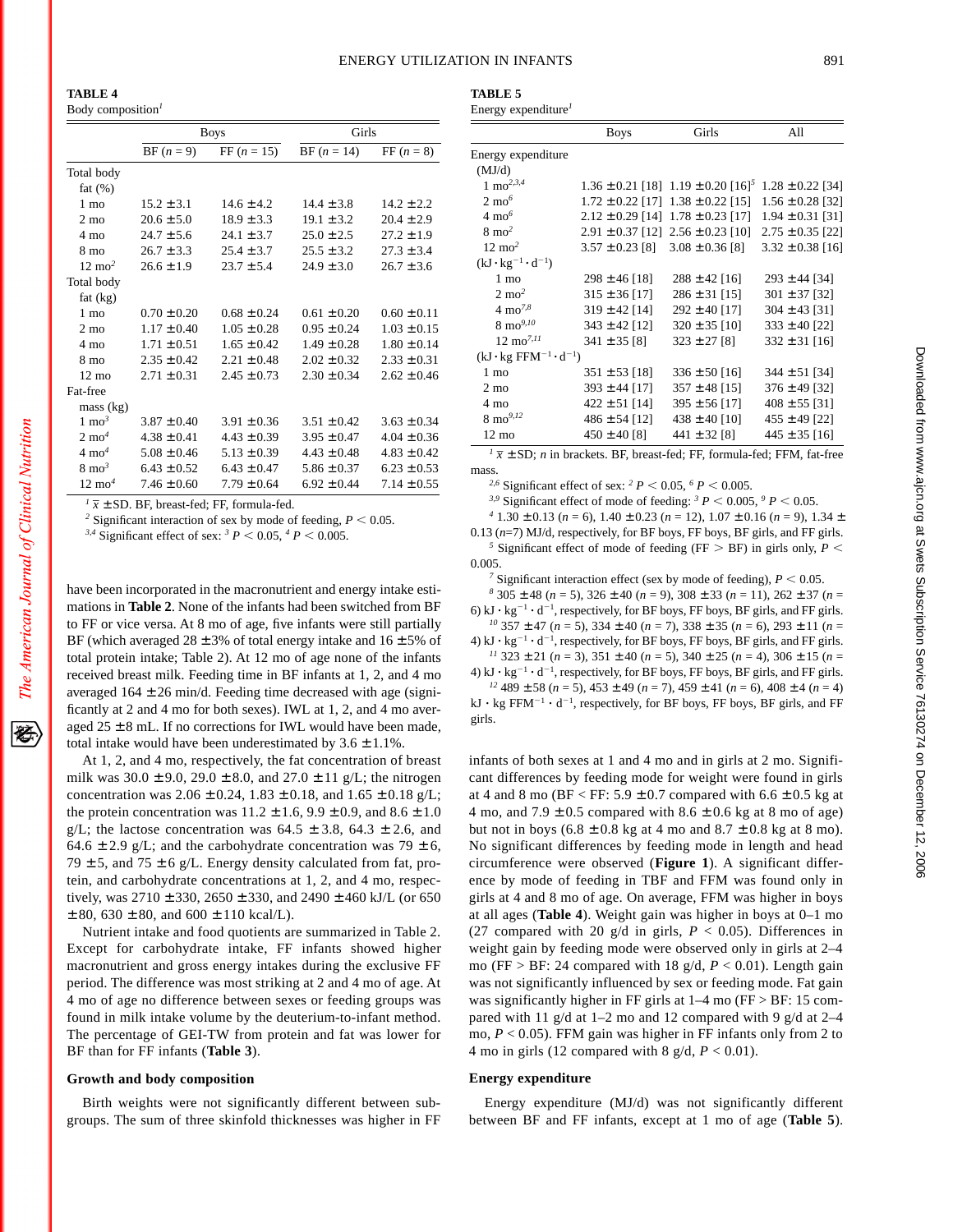| <b>TABLE 6</b> |  |  |  |  |  |
|----------------|--|--|--|--|--|
|                |  |  |  |  |  |

|                               | 1 mo $(n = 34)$   | 2 mo $(n = 32)$   | $4 \text{ mo} (n = 31)$ | 8 mo $(n = 22)$   | 12 mo $(n = 16)$  |
|-------------------------------|-------------------|-------------------|-------------------------|-------------------|-------------------|
| Dose $(g)$                    | $8.2 \pm 0.9$     | $9.9 \pm 1.3$     | $11.1 \pm 2.1$          | $15.1 \pm 3.0$    | $19.1 \pm 2.8$    |
| $k_{\rm H}$                   | $0.240 \pm 0.040$ | $0.237 \pm 0.018$ | $0.229 \pm 0.023$       | $0.202 \pm 0.035$ | $0.775 \pm 0.032$ |
| $k_{\Omega}$                  | $0.279 \pm 0.041$ | $0.280 \pm 0.019$ | $0.274 \pm 0.026$       | $0.252 \pm 0.036$ | $0.224 \pm 0.034$ |
| $k_{\Omega}$ : $k_{\text{h}}$ | $1.168 \pm 0.028$ | $1.182 \pm 0.020$ | $1.200 \pm 0.022$       | $1.250 \pm 0.038$ | $1.288 \pm 0.052$ |
| $N_{\rm H}$ : $N_{\rm O}$     | $1.025 \pm 0.005$ | $1.026 \pm 0.006$ | $1.027 \pm 0.006$       | $1.026 \pm 0.006$ | $1.028 \pm 0.008$ |
| $TBW$ $(kg)$                  |                   |                   |                         |                   |                   |
| $Boys^2$                      | $3.04 \pm 0.30$   | $3.43 \pm 0.31$   | $3.99 \pm 0.28$         | $4.93 \pm 0.26$   | $6.15 \pm 0.19$   |
| Girls                         | $2.78 \pm 0.30$   | $2.93 \pm 0.26$   | $3.55 \pm 0.42$         | $4.50 \pm 0.32$   | $5.34 \pm 0.56$   |
|                               |                   |                   |                         |                   |                   |

Fractional turnover rates and ratio of dilution spaces of hydrogen and oxygen*<sup>1</sup>*

 $\sqrt{I}$   $\bar{x}$   $\pm$  SD. There were no significant differences between feeding modes.

<sup>2</sup> Significant effect of sex,  $P < 0.005$ .

TDEE per kilogram FFM increased significantly with age from 1 through 8 mo of age (*P* < 0.05, repeated-measures ANOVA) and stabilized thereafter. TBW determined by [<sup>18</sup>O]water was reported before (18), and was not significantly different between feeding groups. The dose of <sup>2</sup>H<sub>2</sub><sup>18</sup>O administered,  $k_H$ ,  $k_O$ ,  $k_O$ : $k_H$ , and  $N_H$ : $N_O$  did not differ between study groups (**Table 6**).

TDEE was regressed against age (mo), weight (kg), and FFM (kg) as follows (sex: boys = 0, girls = 1):

TDEE (kJ/d) = 28.5 + 4.5FFM + 1.54 FFM2 + 9.98age 2 0.53age2 2 8.3sex (*3*) [TDEE (kcal/d) = 119 + 19.0FFM + 6.44FFM2 + 41.7age – 2.21age2 – 34.7sex]

TDEE (kJ/d) = 23.3 + 11.7weight + 4.62age 2 9.93sex (*4*) [TDEE (kcal/d) = 97.3 + 48.8weight + 19.3age – 41.5sex]

TDEE (kJ·kg FFM<sup>-1</sup>·d<sup>-1</sup>) =

\n
$$
18.7 + 1.78
$$
\nage = 0.0957

\nage<sup>2</sup> = 1.61

\n18.7 + 1.78

\n[TDEE (kcal·kg FFM<sup>-1</sup>·d<sup>-1</sup>) =

\n
$$
78.0 + 7.46
$$
\nage = 0.400

\nage<sup>2</sup> = 6.74

\nsex]

When quadratic terms of FFM, age, or weight were significant, they were included in the equation. TDEE was not significantly affected by feeding mode.

#### **Energy deposition**

Energy deposition calculated as  $TDEE - MEI-TW$  showed an extremely large error (data not shown). In several cases TDEE exceeded MEI-TW and negative values for energy deposition were found. With use of body-composition data and method A, higher energy deposition in boys at 0–1 mo and no differences thereafter were found (**Table 7)**. At 1–2 mo an interaction effect between sex and feeding mode was observed. The low values of energy deposition found between 0–1 mo (calculated partly with use of Fomon et al's reference data) as compared with 1–2 mo of age were not present at 1 and 2 mo as calculated by method B (the first derivative method). With use of body-composition data and method B, no significant differences between study groups were found.

#### **Predicted metabolizable energy intake**

We checked the 95% CIs of the *P* values of the multiple linear regressions for both methods A and B at 8 and 12 mo for TDEE and

its derivative parameters and found wide ranges including zero. The power of all tests involving these parameters will undoubtedly be unsatisfactory because of the limited number of infants in whom doubly labeled water experiments were performed. In most instances MEI-Pred was significantly higher in boys than in girls (except at 1–4 mo, when normalized for weight). A significant interaction effect between sex and feeding mode was found for MEI-Pred expressed as  $kJ \cdot kg^{-1} \cdot d^{-1}$  at 1, 2, and 8 mo of age ( $P <$ 0.05). For BF boys and girls, and FF boys and girls, respectively, MEI-Pred was  $490 \pm 46$ ,  $448 \pm 54$ ,  $401 \pm 67$ , and  $501 \pm 38$  kJ $\cdot$ kg<sup>-1</sup>  $\cdot$  d<sup>-1</sup> at 1 mo; 442 ± 50, 414 ± 35, 384 ± 39, and 422 ± 33 kJ $\cdot$  kg<sup>-1</sup>  $\cdot$  d<sup>-1</sup> at 2 mo, and 336  $\pm$  16, 355  $\pm$  33, 358  $\pm$  31, and 309  $\pm$  11 kJ $\cdot$  $kg^{-1} \cdot d^{-1}$  at 8 mo of age (for corresponding *n*, *see* tables).

MEI-Pred (MJ/d) was linearly related to age (**Figure 2**). With use of data from method B, the relation could be described as follows:

| $MEI-Pred (kJ/d) =$               |     |
|-----------------------------------|-----|
| $111.7 + 7.46$ age - 18.4sex      | (6) |
| [MEI-Pred (kcal/d) $=$            |     |
| $467 + 31.2$ age – 77.1sex]       |     |
|                                   |     |
| $MEI-Pred (kJ/d) =$               |     |
| $45.7 + 15.0$ weight $- 7.75$ sex | (7) |
| [MEI-Pred (kcal/d) $=$            |     |

$$
191 + 62.6 \text{weight} - 32.4 \text{sex}
$$

MEI-Pred (kJ/d) =  
\n
$$
-50.4 + 3.16
$$
length - 12.9sex  
\n[MEI-Pred (kcal/d) =  
\n $-244 + 13.2$ length - 53.8sex]  
\nMEI-Pred (kJ/d) =

$$
56.7 - 3.54age + 0.301age2 + 14.3weight - 8.06sex
$$
 (9)

 $[MEI-Pred (kcal/d) =$ 

 $237 - 14.8$ age +  $1.257$ age<sup>2</sup> + 59.8weight – 33.7sex]

where sex is 0 for boys and 1 for girls, age is in months, weight is in kilograms, and length is in centimeters. When quadratic terms of age, weight, or length were significant, they were included in the equation.

In **Figure 3,** MEI-TW is compared with MEI-Pred by method B in the same subgroup of infants. This comparison shows that MEI-TW was increasingly underestimated in BF infants at 1–4 mo of age.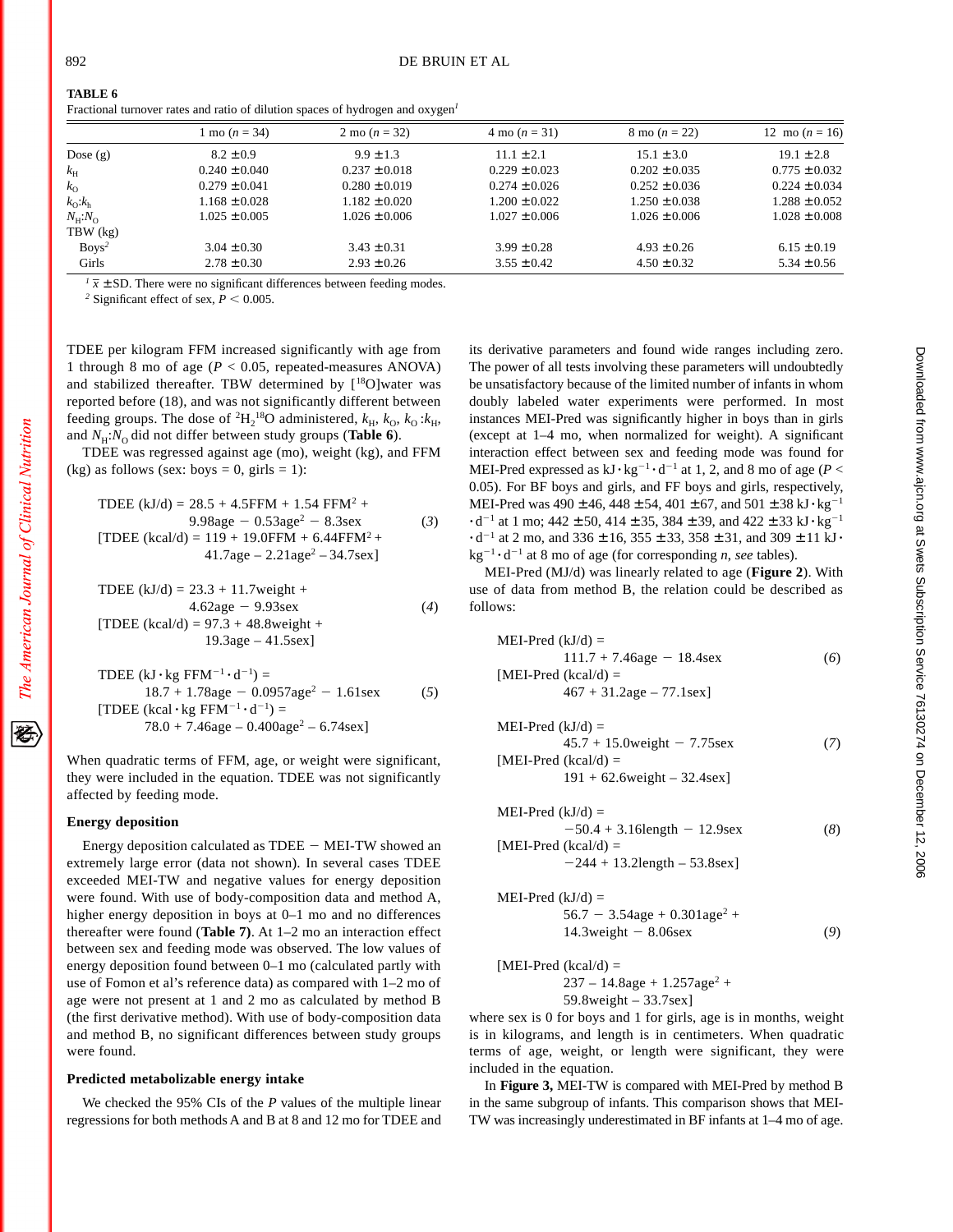Total daily energy deposition calculated from gain in fat and protein as derived from total-body electrical conductivity body-composition estimates*<sup>1</sup>*

|                                         |               | Boys $(n = 24)$ Girls $(n = 22)$ All $(n = 46)$ |               |
|-----------------------------------------|---------------|-------------------------------------------------|---------------|
| Model A: energy deposition <sup>2</sup> |               |                                                 |               |
| (kJ/d)                                  |               |                                                 |               |
| $0-1$ mo <sup>3,4</sup>                 | $288 \pm 108$ | $226 \pm 83$                                    | $259 \pm 100$ |
| $1 - 2$ mo <sup>5,6</sup>               | $585 \pm 209$ | $527 \pm 176$                                   | $556 \pm 192$ |
| $2-4$ mo                                | $447 \pm 146$ | $443 \pm 100$                                   | $447 \pm 125$ |
| $4-8$ mo                                | $231 \pm 94$  | $217 \pm 107$                                   | $224 \pm 99$  |
| $8 - 12$ mo                             | $127 \pm 136$ | $127 \pm 84$                                    | $127 \pm 112$ |
| $(kJ \cdot kg^{-1} \cdot d^{-1})$       |               |                                                 |               |
| $0-1$ mo <sup>4</sup>                   | $71 \pm 29$   | $60 \pm 23$                                     | $66 \pm 27$   |
| $1 - 2$ mo <sup>5,7</sup>               | $114 \pm 36$  | $116 \pm 38$                                    | $115 \pm 36$  |
| $2-4$ mo                                | $72 \pm 20$   | $80 \pm 17$                                     | $76 \pm 18$   |
| $4-8$ mo                                | $31 \pm 13$   | $31 \pm 16$                                     | $31 \pm 15$   |
| $8-12$ mo                               | $13 \pm 14$   | $14 \pm 10$                                     | $14 \pm 12$   |
| Model B: energy deposition $8$          |               |                                                 |               |
| (kJ/d)                                  |               |                                                 |               |
| $1 \text{ mo}$                          | $660 \pm 270$ | $648 \pm 192$                                   | $656 \pm 230$ |
| $2 \text{ mo}$                          | $552 \pm 184$ | $539 \pm 125$                                   | $548 \pm 155$ |
| $4 \text{ mo}$                          | $368 \pm 79$  | $355 \pm 79$                                    | $359 \pm 79$  |
| 8 mo                                    | $150 \pm 109$ | $142 \pm 96$                                    | $146 \pm 100$ |
| $12 \text{ mo}$                         | $134 \pm 234$ | $138 \pm 192$                                   | $134 \pm 213$ |
| $(kJ \cdot kg^{-1} \cdot d^{-1})$       |               |                                                 |               |
| $1 \text{ mo}$                          | $142 \pm 54$  | $155 \pm 43$                                    | $148 \pm 49$  |
| $2 \text{ mo}$                          | $100 \pm 29$  | $109 \pm 23$                                    | $104 \pm 25$  |
| 4 mo                                    | $54 \pm 11$   | $58 \pm 15$                                     | $56 \pm 13$   |
| 8 mo                                    | $18 \pm 13$   | $18 \pm 12$                                     | $18 \pm 13$   |
| $12 \text{ mo}$                         | $12 \pm 23$   | $14 \pm 20$                                     | $13 \pm 21$   |
|                                         |               |                                                 |               |

 $\sqrt{I} \bar{x} \pm SD$ . BF, breast-fed; FF, formula-fed.

*<sup>2</sup>* Calculated with average weights from 1–2, 2–4, 4–8, and 8–12 mo.

<sup>3</sup> Significant effect of sex,  $P < 0.05$ .

*<sup>4</sup>* Calculated from actual weight gain data and reference data on composition of weight gain (8).

<sup>5</sup> Significant interaction of sex by mode of feeding,  $P < 0.05$ 

*<sup>6</sup>* 644 ± 247, 543 ± 180, 472 ± 171, 619 ± 150 kJ/d, respectively, for BF boys, FF boys, BF girls, and FF girls.

*<sup>7</sup>* 125 ± 46, 109 ± 33, 104 ± 33, 134 ± 38 kJ/d, respectively, for BF boys, FF boys, BF girls, and FF girls.

*<sup>8</sup>* Calculated for each child from the first derivative at each age of a third-degree polynomial curve through either the values of total body fat or fat-free mass against age.

## **DISCUSSION**

## **Predicted metabolizable energy intake**

Our study is the first describing simultaneous measurements of energy intake, TDEE, and body composition in individual infants and direct calculation of energy requirements from TDEE and energy deposition. In our study population MEI-Pred (MJ/d) was not affected by feeding mode and was higher in boys. When MEI-Pred was normalized by weight  $(kJ \cdot kg^{-1} \cdot d^{-1})$ , significant interaction effects arose because of small body-composition differences by feeding mode in girls. Former estimates of MEI-Pred (1, 6, 7) were derived from compiled literature data on TDEE and reference data on composition of weight gain (8). MEI-Pred of the present study agrees with data of Prentice et al (6) and of Whitehead (7), who based MEI-Pred estimations on TDEE data of Prentice et al (**Figure 4)**. Recently, Butte (1) summarized TDEE data from various studies and summed these with energy deposition extracted from Fomon et al's (8) reference data. Averaged for sex and mode of feeding, Butte's estimates of MEI-Pred



**FIGURE 2.** Predicted metabolizable energy intake (MEI-Pred), calculated by adding total daily energy expenditure and energy deposition (derived from body-composition data). Dotted lines represent the recommended dietary allowances (RDA; 5). Method A: MEI-Pred calculated by using energy deposition from body-composition differences between months. Method B: MEI-Pred calculated by using energy deposition from the first derivative method. For *n*, *see* Table 5.

at 0–2 mo and 9–12 mo deviate from our data and the other estimates of MEI-Pred (6, 7). A trend toward lower energy deposition in the first month of life as observed by Butte (1) was present in our study as well, and might be due to the applied reference values for composition of weight gain (8) or to the physiologic postnatal weight loss with subsequent lower energy deposition.

## **Energy intake by test weighing**

Our data on gross energy intake by test weighing (GEI-TW) agree with those of Butte et al (25, 26). They found values of 422  $\pm$  67 compared with 493  $\pm$  71 kJ $\cdot$  kg<sup>-1</sup> $\cdot$  d<sup>-1</sup> and 301  $\pm$  38 compared with 364  $\pm$  46 kJ  $\cdot$  kg<sup>-1</sup>  $\cdot$  d<sup>-1</sup> for BF compared with FF infants at 1 and 4 mo of age, respectively. However, the magnitude of the sex differences could not be calculated adequately from their paper. Except for some values in FF infants, our data on energy intake agreed with a recent meta-analysis on energy intake of BF and FF infants (1). In the DARLING Study (27), GEI-TW values found at 3 mo of age in BF compared with FF infants were  $359 \pm 50$  compared with  $405 \pm 59$  kJ $\cdot$ kg<sup>-1</sup> $\cdot$ d<sup>-1</sup> and  $359 \pm 38$  compared with  $418 \pm 63$  kJ $\cdot$ kg<sup>-1</sup> $\cdot$ d<sup>-1</sup> in girls and boys, respectively. These values agree with the average of our 2- and 4-mo values for GEI-TW. For BF infants (but not FF infants)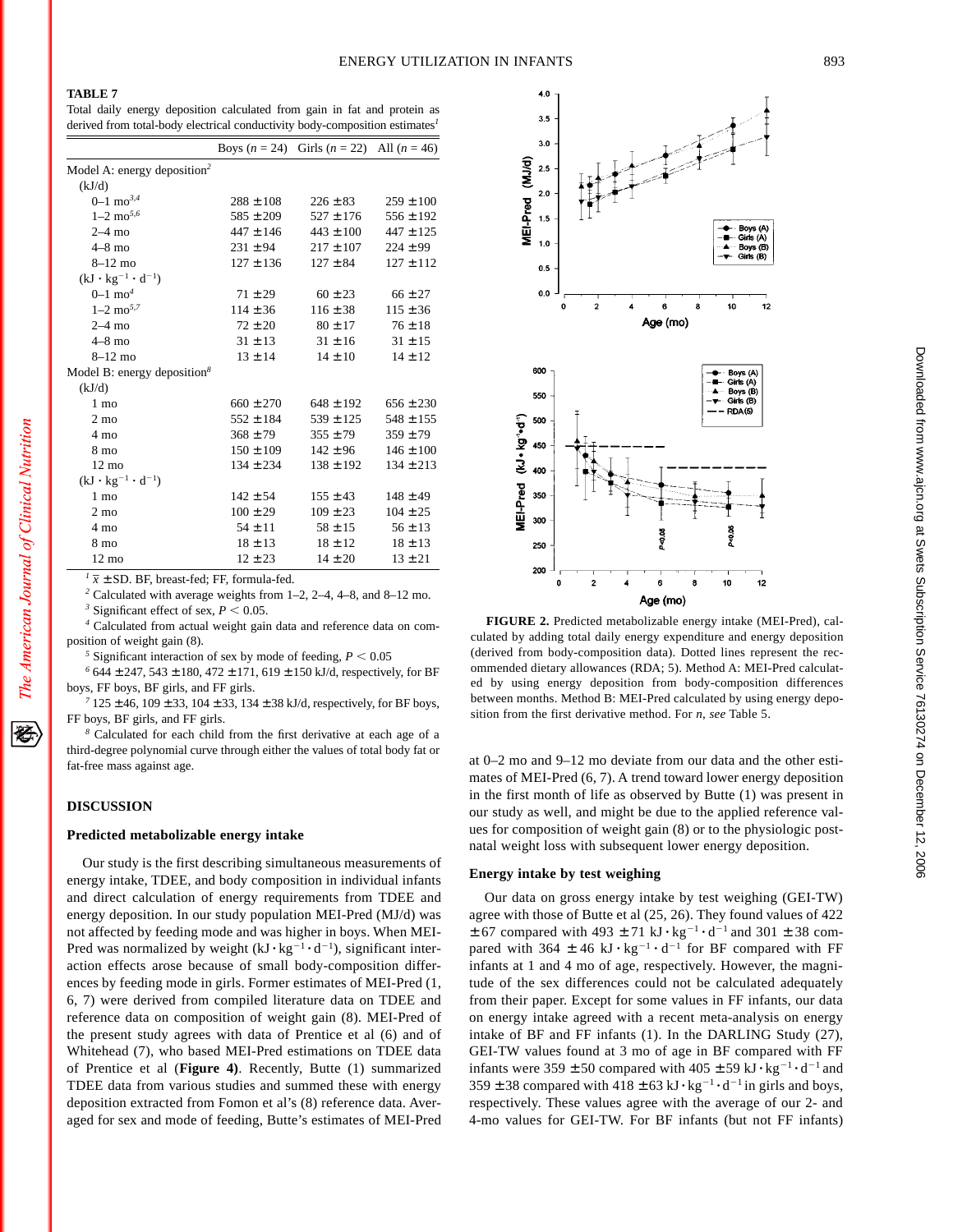经



**FIGURE 3.** Comparison of metabolizable energy intake by test weighing (MEI-TW) and as predicted from energy expenditure and composition of weight gain in the same subset of infants (MEI-Pred). Horizontal and vertical error bars describe the SD of the corresponding variables. Values increased with age (1, 2, 4 , 8, and 12 mo of age) The difference is significant in breast-fed infants at 2 and 4 mo of age ( $P = 0.03$ ) and  $P = 0.005$ , respectively, Wilcoxon nonparametric test), and in formula-fed infants at 1 mo of age ( $P = 0.03$ , Wilcoxon nonparametric test).

GEI-TW at 8 mo in our study was higher than in the DARLING Study at 9 mo, which may be due to the larger number of infants in the DARLING Study still being breast-fed at that age. Stuff and Nichols (28) reported GEI-TW values of  $301 \pm 88$  and  $263$  $\pm$  75 kJ $\cdot$  kg<sup>-1</sup> $\cdot$ d<sup>-1</sup> at 8 mo for infants who were breast-fed exclusively until 5 and 6 mo of age, respectively. These values are lower than those found in our study at 8 mo of age. As in our study, the above-mentioned studies (27, 28) did not find a sex difference in GEI-TW per kilogram body weight. In our study as well as in these two studies, differences in GEI-TW (at least from birth to 4 mo of age) did not result in changes in length growth or weight gain.

We are aware of the fact that the method of protein determination from nitrogen with assumption of NPN has its limitations. Different NPN values have been reported. However, because of the substantial interindividual variability in NPN and the fact that our protein values agree with other reports we suggest that the assumed value of 20% for NPN (13) is acceptable for our population and methodology.

The Rose-Gottlieb method used for breast-milk fat determination might be a source of error in the discrepancy between the BF-FF differences found in MEI-TW and not in MEI-Pred. The Rose-Gottlieb method measures triacylglycerol and not fatty acids. Because of continuous lipase activity, true fat content might be increasingly underestimated when samples are held in storage. However, the discrepancy would be anticipated to be more at 1–2 mo and less at 2–4 mo, whereas the opposite was true. Another explanation for the increasing discrepancy between MEI-TW and MEI-Pred from 1 to 4 mo might be a difference in the amount of hind milk pumped by the mothers compared with the average amount normally suckled by the child. We asked the mothers to take the same time for expression of milk per breast as they did for letting the baby feed on each breast. Data on the total volume of milk pumped by the mothers was not recorded. We are not able to confirm that the mothers indeed pumped as much hind milk as they usually would have given to their babies. This difference might indeed become more exaggerated at 2 and



**FIGURE 4.** Predicted metabolizable energy intake (MEI-Pred): data from the present study compared with the earlier estimations of Prentice et al (6) and Butte (1). Dotted lines represent the recommended dietary allowances (RDA; 5). Method A: MEI-Pred calculated by using energy deposition from body-composition differences between months. Method B: MEI-Pred calculated by using energy deposition from the first derivative method. For *n*, *see* Table 5.

4 mo in mothers who might become more hasty and inaccurate in following the exact study protocol. Corrections for IWL during feeding time were made assuming a value for IWL of 1.8 g $\cdot$  $kg^{-1}h^{-1}$  (9). Butte (1) recently summarized published IWL values, which averaged  $1.62 \pm 0.90$  g $\cdot$ kg<sup>-1</sup> $\cdot$ h<sup>-1</sup>. The difference is too small to account for the discrepancy between MEI-Pred and MEI-TW at 1–4 mo of age.

The percentage of energy intake from fat at 12 mo of age averaged 25%, which was slightly lower than that of two Dutch food intake surveys conducted in 1986 (29) and 1992 (30). In these surveys the percentage of energy intake from fat at 12 mo of age averaged 31.7 ± 6.9% in 1986 (*n* = 100) and 29.9 ± 7.5% in 1992  $(n = 101)$ , respectively, which was lower than values at ages  $2-5$ y. At 12 mo of age, none of our study infants showed any sign of chronic nonspecific diarrhea, which has been associated with low fat intake (31). In addition to growth, which was normal according to the Dutch growth percentiles (Figure 1), psychomotor development was normal: Bayley tests on psychomotor development at 18 mo of age were performed on all study infants and no differences between sexes or feeding modes after correction for parental education were found (unpublished data).

#### **Difference between MEI-Pred and MEI-TW**

In the exclusively BF infants, MEI-TW was consistently lower than MEI-Pred. Estimation of milliliters of milk intake by test weighing equaled estimates of water intake (converted to milk intake) by the deuterium-to-infant method. This strongly suggests that it is milk energy density instead of milk intake measured by test weighing that results in underestimation of MEI. At 8 mo, test weighing and subsequent self-reporting of nutrient intake by the mothers overestimated MEI-TW in all infants. Parents might be inclined to round off (upward) their baby's food intake. At 12 mo the 3-d double-portion measurement of energy intake matched the MEI-Pred assessment of 8–12 mo well (if extrapolated to 12 mo of age) in all infants. The double-portion method might be preferred over self-reporting by parents of test-weighed food intake in older infants with mixed diets.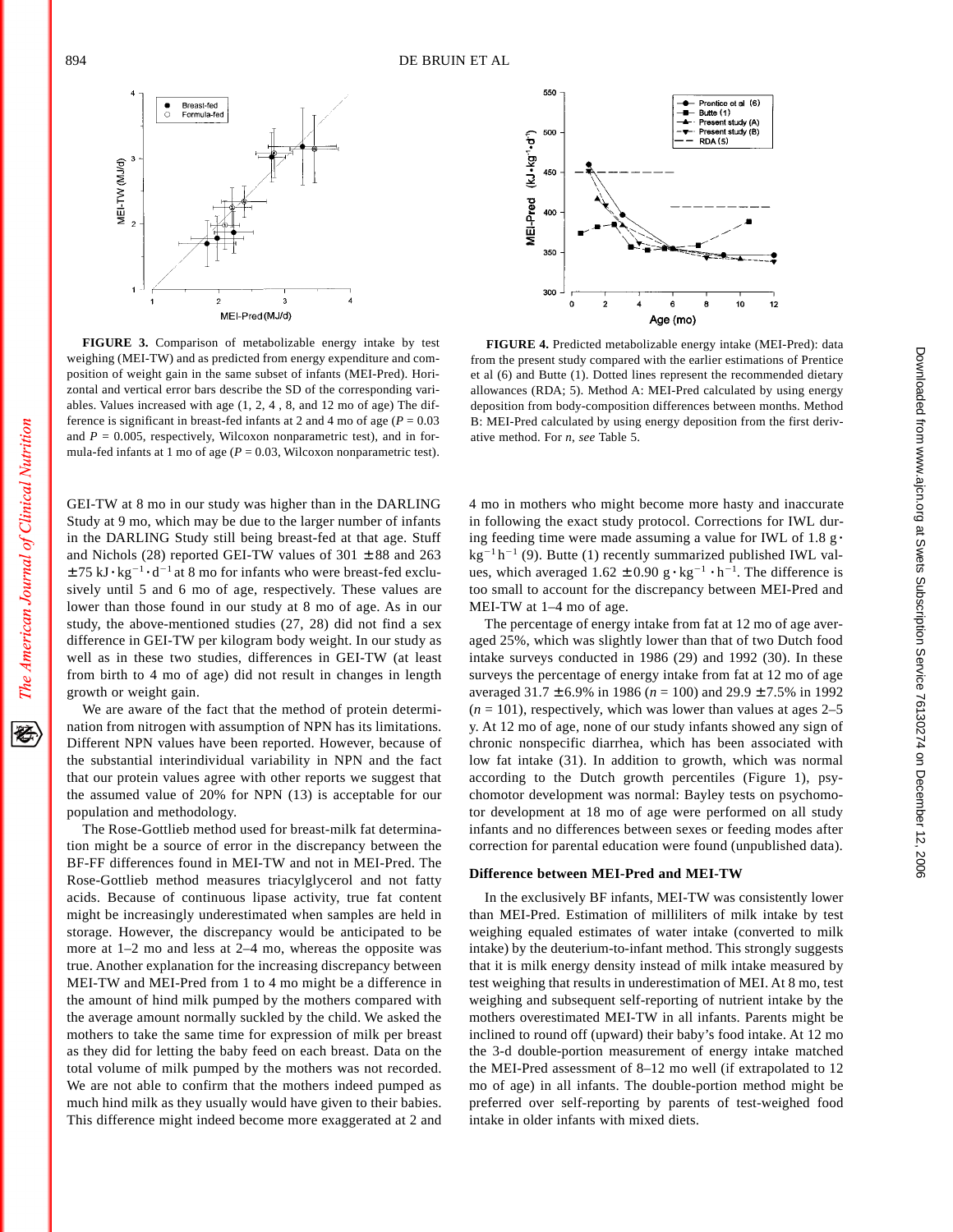## **Energy content of breast milk**

Lucas et al (24, 32) assessed the metabolizable energy content of breast milk ( $MEC<sub>BM</sub>$ ) by an alternative approach with use of MEI-Pred. With use of this approach,  $MEC_{BM}$  in our study was  $150.7 \pm 4.8$  kJ/L (630  $\pm$  20 kcal/L) and  $160.3 \pm 7.2$  kJ/L (670  $\pm$ 30 kcal/L) between 1–2 and 2–4 mo, respectively. At 2–4 mo  $MEC<sub>BM</sub>$  was higher than breast-milk energy density as measured by test weighing and expression of breast milk (155.5, 150.7, and 143.5 kJ/L, or 650, 630, and 600 kcal/L at 1, 2, and 4 mo, respectively). Lucas et al found lower values for  $MEC<sub>BM</sub>$  than we did: 136.4  $\pm$  12 and 143.5  $\pm$  12 kJ/L (570  $\pm$  50 and 600  $\pm$  50 kcal/L) at 5 and 11 wk of age, respectively, and  $141.1 \pm 12$  kJ/L  $(590 \pm 50 \text{ kcal/L})$  in an earlier study at both 4–6 and 10–12 wk of age (24, 32). Because of the errors involved in each of the various steps of this method, however, these values can be interpreted only as a rough indication of breast-milk energy content. To check the validity of this approach, the metabolizable energy content of formula ( $MEC_{formula}$ ) may serve as an internal check. MEC<sub>formula</sub> calculated from MEI-Pred equaled MEC<sub>formula</sub> by test weighing, the latter assumed to be 95% of the laboratory determination of gross energy content of the formula samples (160.3  $\pm$  4.8 compared with 157.9  $\pm$  4.8 kJ/L, or 670  $\pm$  20 compared with 660  $\pm$  20 kcal/L, respectively). MEC<sub>formula</sub>, as stated by the manufacturer, was 148.3 kJ/L (620 kcal/L). The difference between the manufacturer's value and our observed  $MEC_{formula}$ might be due to higher powder concentrations used by the mothers. Fat determination by the manufacturer and our study was performed by equivalent laboratory procedures (personal communication from the manufacturer's research laboratory).

## **Growth and body composition**

No consistent differences were found in growth and body composition between BF and FF infants. However, when girls were analyzed separately, BF girls differed in growth status and body composition at 4 and 8 mo of age, as a result of lower weight gain between 2 and 4 mo of age. At 2–4 mo of age, FF girls had higher weight gains, resulting in higher amounts of TBF and FFM at 4 and 8 mo of age. Although this effect was small and the physiologic significance may be questionable, it is interesting to see that in the DARLING Study (33–35) as well as in animal studies in primates (36, 26), similar feeding effects were found that were more apparent in females. Further studies should determine whether this indeed is a physiologic phenomenon.

Although not significant, we observed the same trend in weight and length *z* scores as found in a recent meta-analysis (2). Most studies in this area focused on prolonged breast-feeding. The growth data from our study were not different from those of others when restricted to  $\leq$ 4 mo. A progressive increase in protein and energy intake and skinfold thickness in FF infants as compared with BF infants was found in the DARLING Study. However, as in our study, length growth was not different, whereas only a small difference in weight gain was present, predominantly in girls (33–35). Comparable differences in MEI-TW in the period when infants were exclusively BF or FF between feeding groups were found in the present study. As in the DAR-LING Study, in our study a steeper rise in skinfold thicknesses in FF infants compared with BF infants was found. In our study, these differences were significant at 1–4 mo, in the DARLING Study differences in skinfold thicknesses arose after 4 mo of age. These differences, however, were not found by the TOBEC body-composition measurements. This implies that although

As in our study, Motil et al (38) in a recently published longitudinal study found no differences in growth and body composition between BF and FF infants despite marked differences in nutrient intake. These authors explain the differences by a lower gross efficiency of nutrient utilization in FF infants than in BF infants.

## **Conclusions**

In healthy infants exclusively BF or FF for 4 mo, significant differences in energy intake between feeding groups (determined by test weighing) were not followed by accompanying differences in energy expenditure, growth, or body composition. In a subset of infants in whom doubly labeled water measurements were performed, metabolizable energy intake predicted from the sum of energy expenditure and energy deposition (by direct TOBEC bodycomposition measurements) did not differ between feeding groups, but the study groups were small, especially at 8 and 12 mo. No differences in volume of milk intake (mL/d) were found between the deuterium-to-infant method and test weighing. The discrepancy between MEI-Pred and MEI-TW may be due to methodologic problems in the accuracy and reproducibility of the estimation of breastmilk energy and fat content by milk expression. The advantage of the assessment of MEI-Pred from energy expenditure and composition of weight gain is that this approach gets around such methodologic obstacles. MEI-Pred estimations can be used alternatively to assess energy requirements in BF and FF infants. The data of the present study are in line with data from other studies (1, 6, 7) and can be used for future guidelines for energy requirements in infants. Ń.

We extend our appreciation to the parents, who volunteered their time and effort to take part in this longitudinal study. We thank Pieter JJ Sauer for helpful suggestions and critical reading of the manuscript and Berdien van Houwelingen for assistance during the study.

## **REFERENCES**

- 1. Butte NF. Energy requirements of infants. Eur J Clin Nutr 1996;50(suppl 1):S24–36.
- 2. Dewey G, Peerson JM, Brown KH, et al. Growth of breast-fed infants deviates from current reference data: a pooled analysis of US, Canadian, and European data sets. Pediatrics 1995;96:495–503.
- 3. de Bruin NC, van Velthoven CAM, Stijnen T, Juttmann RE, Degenhart HJ, Visser HK. Quantitative assessment of infant body fat by anthropometry and total-body electrical conductivity. Am J Clin Nutr 1995;61:279–86.
- 4. World Health Organization. FAO/WHO/UNU expert consultation. Energy and protein requirements. World Health Organ Tech Rep Ser 1985;724.
- 5. National Research Council. Recommended dietary allowances. 10th ed. Washington, DC: National Academy Press, 1989.
- 6. Prentice AM, Lucas A, Vasquez-Velasquez L, Davies PSW, Whitehead RG. Are current dietary guidelines for young children a prescription for overfeeding? Lancet 1988;2:1066–9.
- 7. Whitehead RG. For how long is exclusive breast-feeding adequate to satisfy the dietary energy needs of the average young baby? Pediatr Res 1995;37:239–43.
- 8. Fomon SJ, Haschke F, Ziegler EE, Nelson SE. Body composition of reference children from birth to age 10 years. Am J Clin Nutr 1982;35:1169–75.
- 9. Hendrickson EC, Seacat JM, Neville MC. Insensible weight loss in children under one year of age. Acta Paediatr Scand 1985:74:678–80.